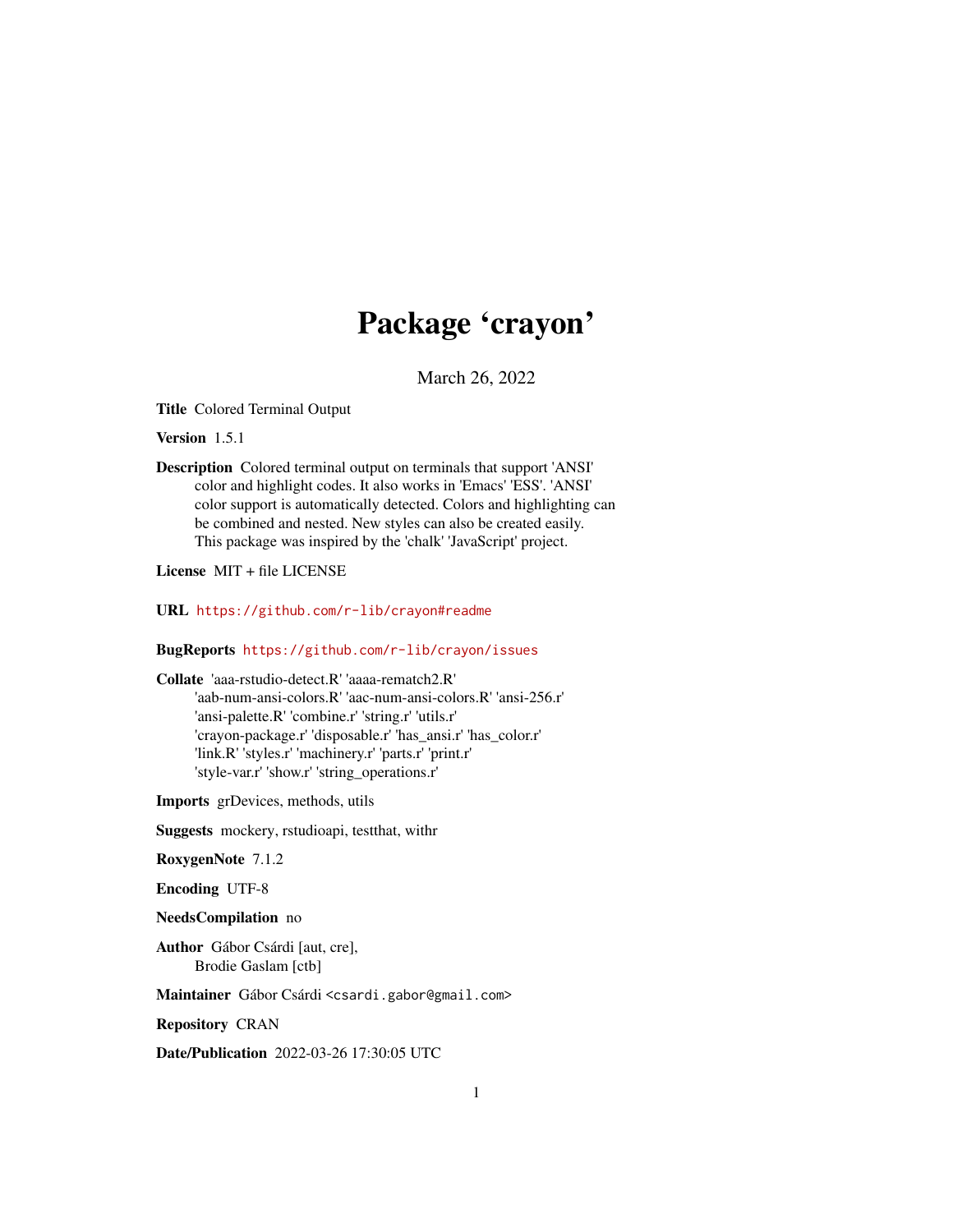## <span id="page-1-0"></span>R topics documented:

| Index |                                                                                                                                                                                                                                | 23             |
|-------|--------------------------------------------------------------------------------------------------------------------------------------------------------------------------------------------------------------------------------|----------------|
|       |                                                                                                                                                                                                                                |                |
|       |                                                                                                                                                                                                                                |                |
|       |                                                                                                                                                                                                                                |                |
|       |                                                                                                                                                                                                                                |                |
|       |                                                                                                                                                                                                                                |                |
|       |                                                                                                                                                                                                                                |                |
|       | num ansi colors experience experience and the color of the color of the color of the color of the color of the color of the color of the color of the color of the color of the color of the color of the color of the color o |                |
|       |                                                                                                                                                                                                                                |                |
|       |                                                                                                                                                                                                                                |                |
|       |                                                                                                                                                                                                                                |                |
|       |                                                                                                                                                                                                                                |                |
|       |                                                                                                                                                                                                                                |                |
|       |                                                                                                                                                                                                                                |                |
|       |                                                                                                                                                                                                                                |                |
|       |                                                                                                                                                                                                                                |                |
|       |                                                                                                                                                                                                                                | $\overline{7}$ |
|       |                                                                                                                                                                                                                                | 6              |
|       |                                                                                                                                                                                                                                | 5              |
|       |                                                                                                                                                                                                                                | $\overline{4}$ |
|       |                                                                                                                                                                                                                                | -3             |
|       |                                                                                                                                                                                                                                |                |

| ×                  |  |
|--------------------|--|
| I<br>×<br>M.<br>۰. |  |

chr *Convert to character*

### Description

This function just calls as. character(), but it is easier to type and read.

#### Usage

 $chr(x, \ldots)$ 

### Arguments

|          | Object to be coerced.                         |
|----------|-----------------------------------------------|
| $\cdots$ | Further arguments to pass to as, character(). |

#### Value

Character value.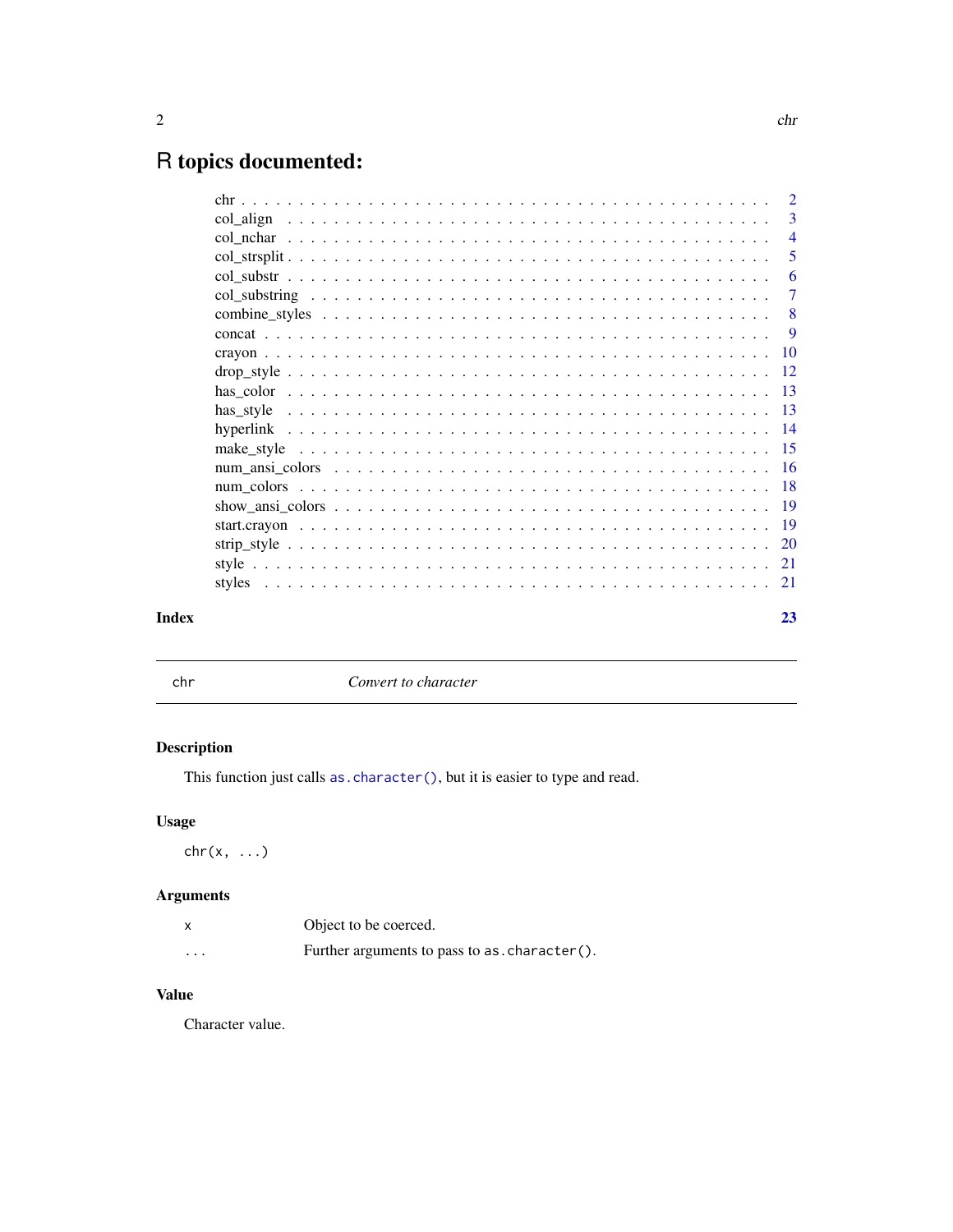<span id="page-2-1"></span><span id="page-2-0"></span>

Align an ANSI colored string

#### Usage

```
col_align(
  text,
  width = getOption("width"),
  align = c("left", "center", "right"),
  type = "width"
\mathcal{L}
```
#### Arguments

| text  | The character vector to align.                    |
|-------|---------------------------------------------------|
| width | Width of the field to align in.                   |
| align | Whether to align "left", "center" or "right".     |
| type  | Passed on to $col_nchar()$ and there to $nchar()$ |

#### Value

The aligned character vector.

#### See Also

Other ANSI string operations: [col\\_nchar\(](#page-3-1)), [col\\_strsplit\(](#page-4-1)), [col\\_substring\(](#page-6-1)), [col\\_substr\(](#page-5-1))

```
col_align(red("foobar"), 20, "left")
col_align(red("foobar"), 20, "center")
col_align(red("foobar"), 20, "right")
```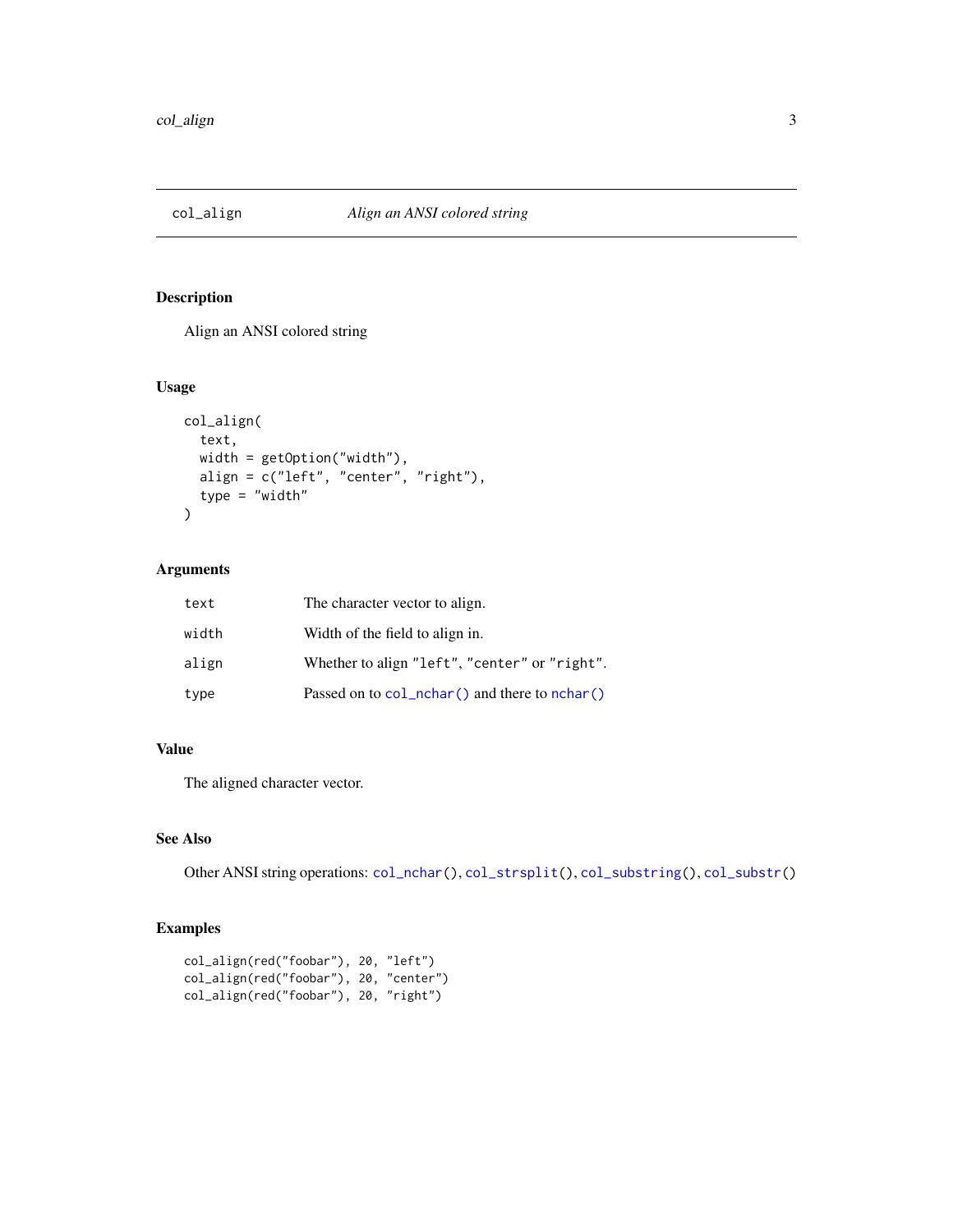<span id="page-3-1"></span><span id="page-3-0"></span>

This is a color-aware counterpart of [base::nchar\(\)](#page-0-0), which does not do well, since it also counts the ANSI control characters.

#### Usage

 $col\_nchar(x, \ldots)$ 

#### Arguments

| X        | Character vector, potentially ANSO styled, or a vector to be coarced to character. |
|----------|------------------------------------------------------------------------------------|
| $\cdots$ | Additional arguments, passed on to base::nchar() after removing ANSI es-           |
|          | cape sequences.                                                                    |

#### Value

Numeric vector, the length of the strings in the character vector.

#### See Also

Other ANSI string operations: [col\\_align\(](#page-2-1)), [col\\_strsplit\(](#page-4-1)), [col\\_substring\(](#page-6-1)), [col\\_substr\(](#page-5-1))

```
str <- paste(
  red("red"),
  "default",
  green("green")
\overline{)}cat(str, "\n")
nchar(str)
col_nchar(str)
nchar(strip_style(str))
```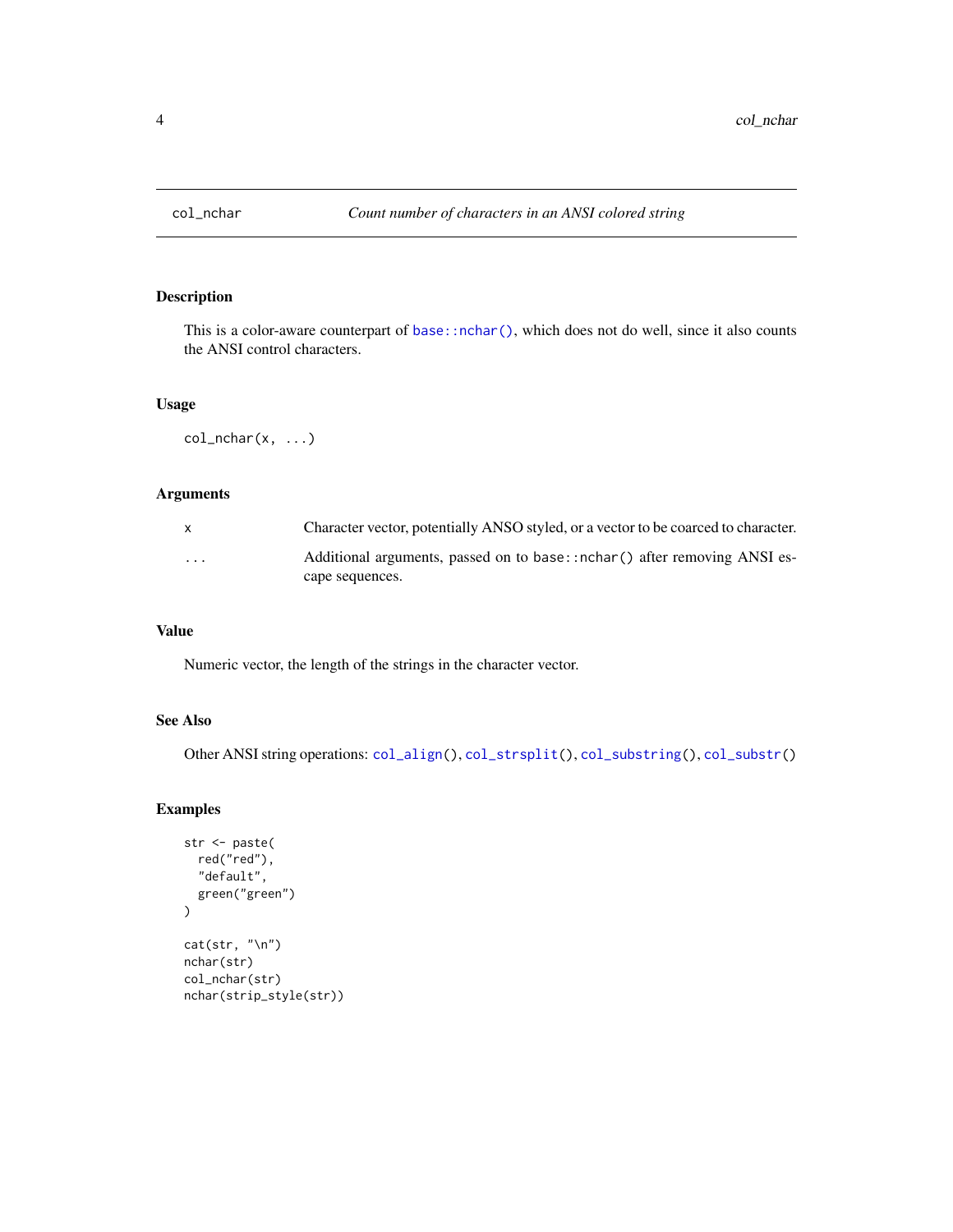<span id="page-4-1"></span><span id="page-4-0"></span>

This is the color-aware counterpart of base:: $\text{strsplit}($ ). It works almost exactly like the original, but keeps the colors in the substrings.

#### Usage

```
col_strsplit(x, split, ...)
```
#### Arguments

| X       | Character vector, potentially ANSI styled, or a vector to coarced to character.                                                                                                                                                                                         |
|---------|-------------------------------------------------------------------------------------------------------------------------------------------------------------------------------------------------------------------------------------------------------------------------|
| split   | Character vector of length 1 (or object which can be coerced to such) contain-<br>ing regular expression(s) (unless $fixed = TRUE$ ) to use for splitting. If empty<br>matches occur, in particular if split has zero characters, x is split into single<br>characters. |
| $\cdot$ | Extra arguments are passed to base:: $strsplit()$ .                                                                                                                                                                                                                     |

#### Value

A list of the same length as x, the  $i$ -th element of which contains the vector of splits of  $x[i]$ . ANSI styles are retained.

#### See Also

Other ANSI string operations: [col\\_align\(](#page-2-1)), [col\\_nchar\(](#page-3-1)), [col\\_substring\(](#page-6-1)), [col\\_substr\(](#page-5-1))

```
str <- red("I am red---") %+%
 green("and I am green-") %+%
 underline("I underlined")
```

```
cat(str, "\\n")
```

```
# split at dashes, keep color
cat(col\_strsplit(str, "[-]+")[[1]], sep = "\n")strsplit(strip_style(str), "[-]+")
```

```
# split to characters, keep color
cat(col\_strsplit(str, "")[[1]], "\n", sep = "")
strsplit(strip_style(str), "")
```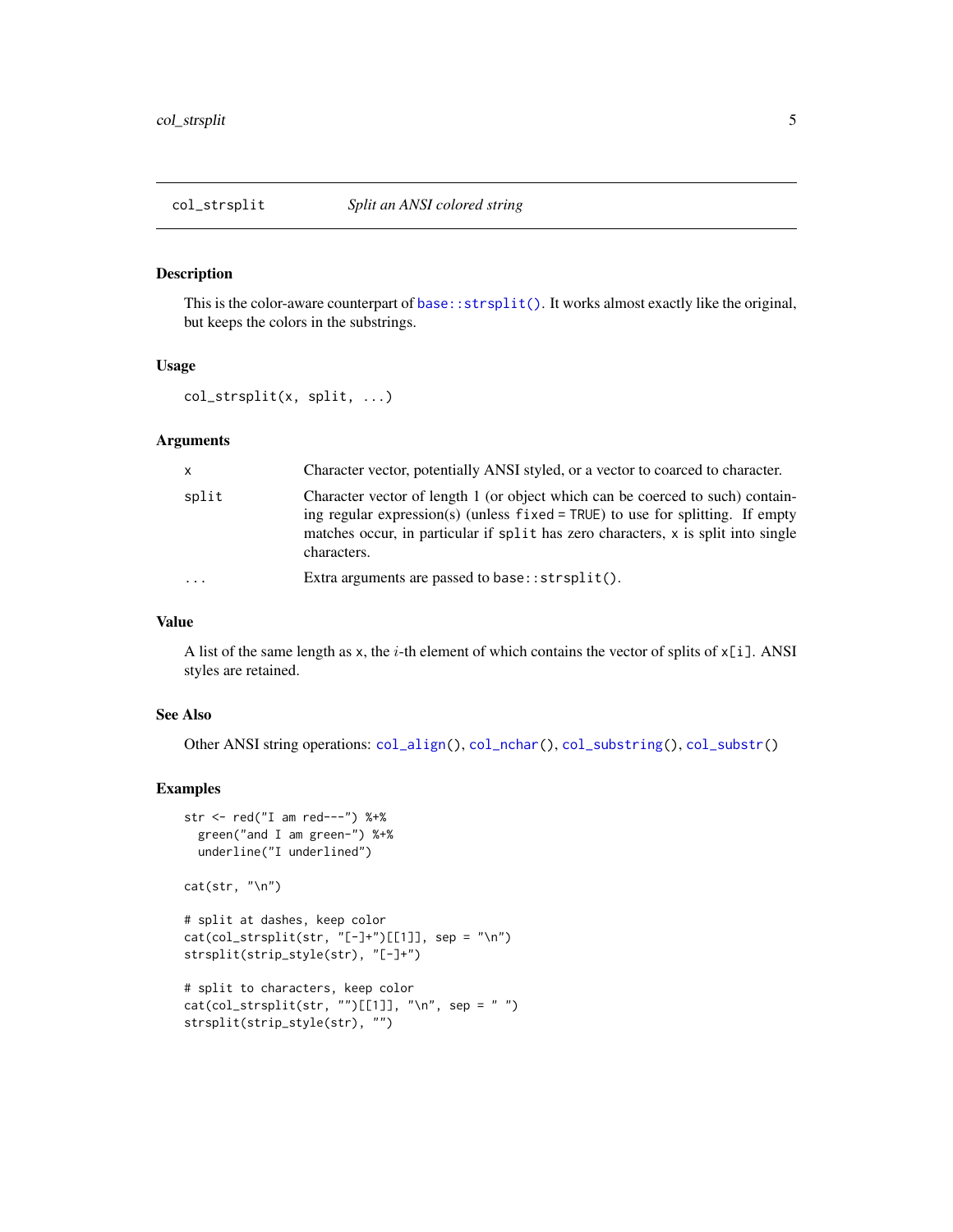<span id="page-5-1"></span><span id="page-5-0"></span>

This is a color-aware counterpart of [base::substr\(\)](#page-0-0). It works exactly like the original, but keeps the colors in the substrings. The ANSI escape sequences are ignored when calculating the positions within the string.

#### Usage

col\_substr(x, start, stop)

#### Arguments

| X     | Character vector, potentially ANSI styled, or a vector to coarced to character. |
|-------|---------------------------------------------------------------------------------|
| start | Starting index or indices, recycled to match the length of x.                   |
| stop  | Ending index or indices, recycled to match the length of x.                     |

#### Value

Character vector of the same length as x, containing the requested substrings. ANSI styles are retained.

#### See Also

Other ANSI string operations: [col\\_align\(](#page-2-1)), [col\\_nchar\(](#page-3-1)), [col\\_strsplit\(](#page-4-1)), [col\\_substring\(](#page-6-1))

```
str <- paste(
  red("red"),
  "default",
  green("green")
\mathcal{L}cat(str, "\\n")cat(col\_substr(str, 1, 5), "\\n")cat(col_substr(str, 1, 15), "\n")
cat(col_substr(str, 3, 7), "\n")
substr(strip_style(str), 1, 5)
substr(strip_style(str), 1, 15)
substr(strip_style(str), 3, 7)
str2 <- "another " %+%
  red("multi-", sep = "", underline("style")) %+%
  " text"
```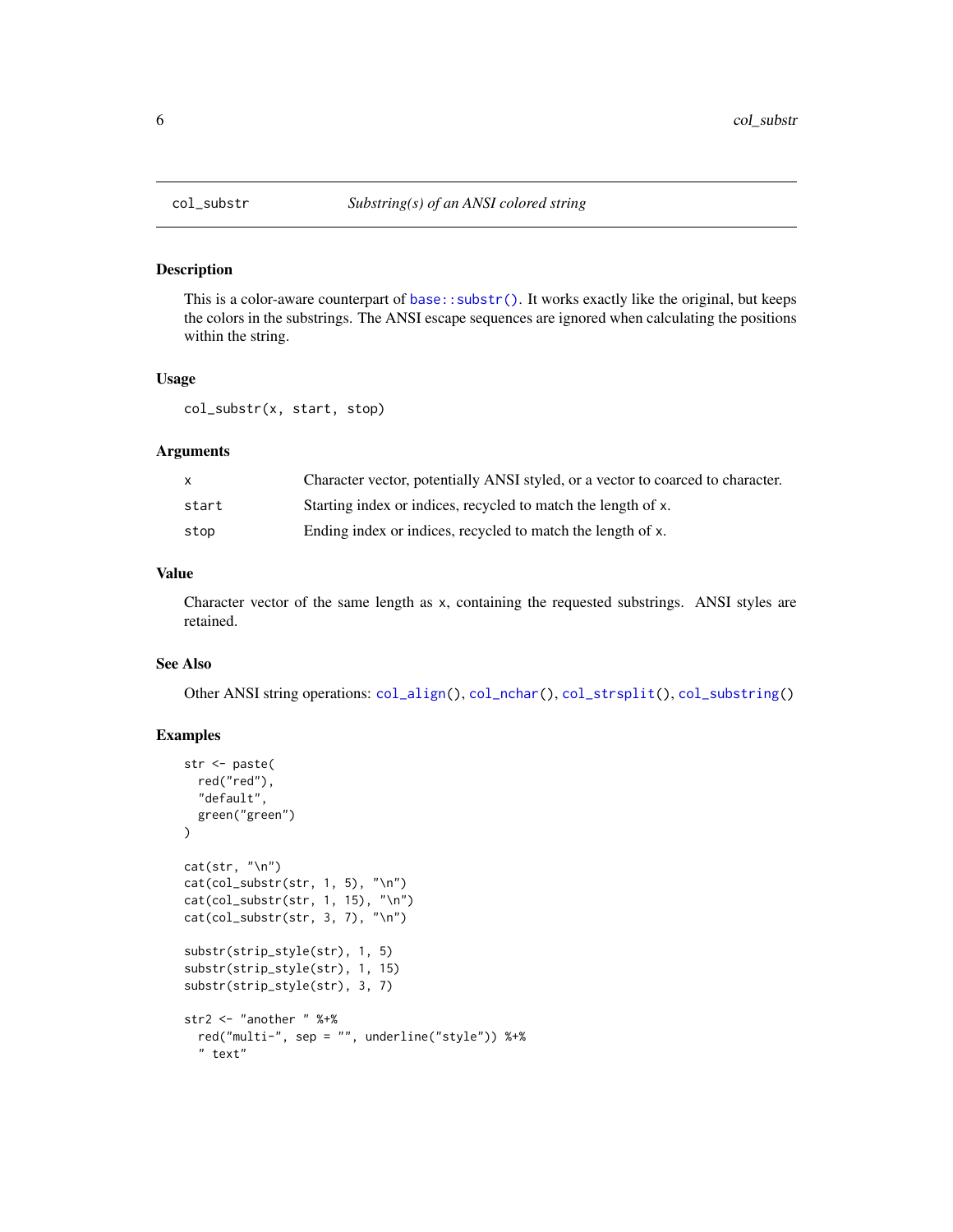```
cat(str2, "\\n")cat(col\_substr(c(str, str2), c(3,5), c(7, 18)), sep = "\n")substr(strip_style(c(str, str2)), c(3,5), c(7, 18))
```
<span id="page-6-1"></span>col\_substring *Substring(s) of an ANSI colored string*

#### Description

This is the color-aware counterpart of [base::substring\(\)](#page-0-0). It works exactly like the original, but keeps the colors in the substrings. The ANSI escape sequences are ignored when calculating the positions within the string.

#### Usage

col\_substring(text, first, last = 1000000L)

#### Arguments

| text  | Character vector, potentially ANSI styled, or a vector to coarced to character. It<br>is recycled to the longest of first and last. |
|-------|-------------------------------------------------------------------------------------------------------------------------------------|
| first | Starting index or indices, recycled to match the length of x.                                                                       |
| last  | Ending index or indices, recycled to match the length of x.                                                                         |

#### Value

Character vector of the same length as x, containing the requested substrings. ANSI styles are retained.

#### See Also

Other ANSI string operations: [col\\_align\(](#page-2-1)), [col\\_nchar\(](#page-3-1)), [col\\_strsplit\(](#page-4-1)), [col\\_substr\(](#page-5-1))

```
str <- paste(
  red("red"),
  "default",
  green("green")
\mathcal{L}cat(str, "\\n")cat(col_substring(str, 1, 5), "\n")
cat(col_substring(str, 1, 15), "\n")
cat(col_substring(str, 3, 7), "\n")
substring(strip_style(str), 1, 5)
```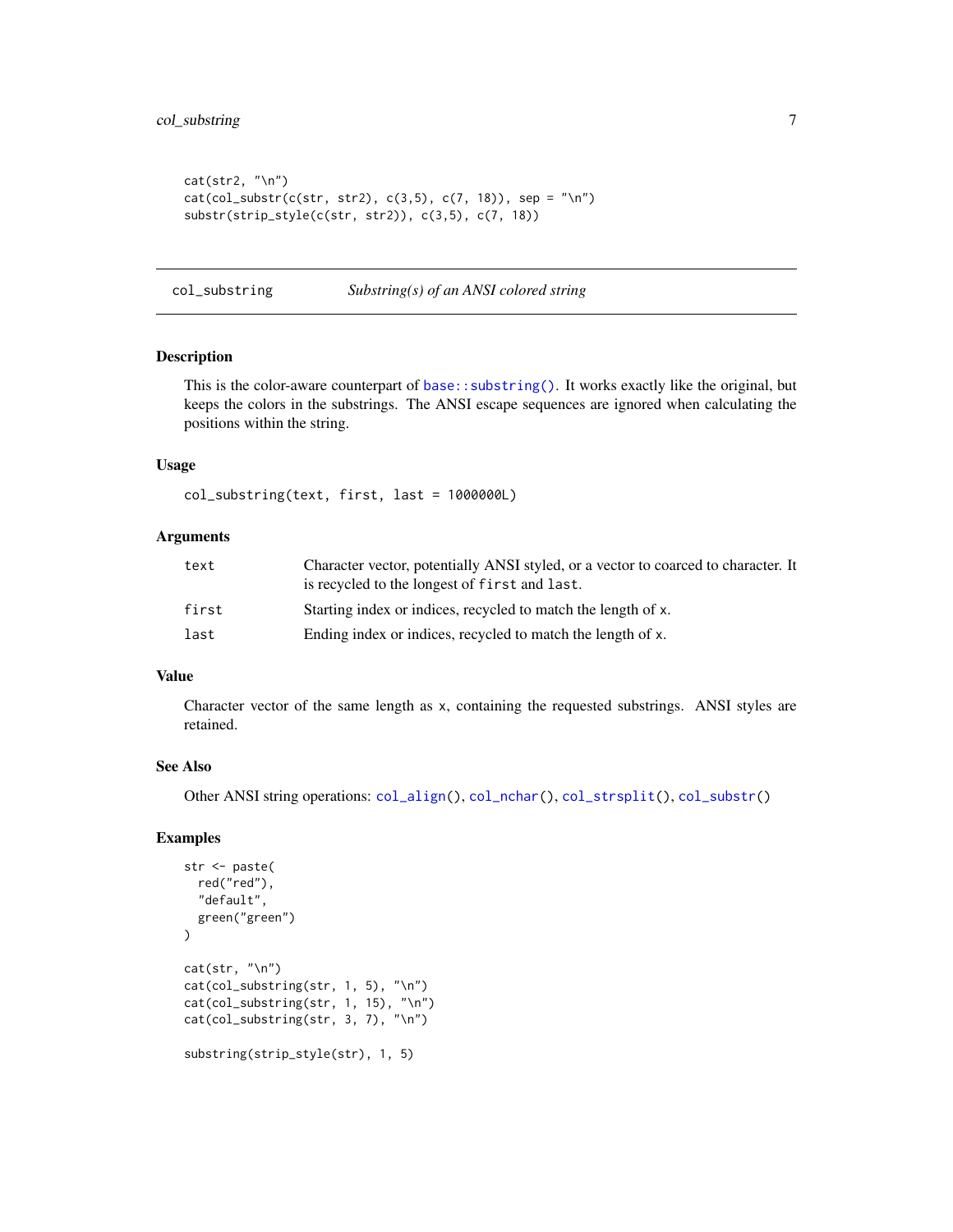```
substring(strip_style(str), 1, 15)
substring(strip_style(str), 3, 7)
str2 <- "another " %+%
  red("multi-", sep = "", underline("style")) %+%
  " text"
cat(str2, "\n")
cat(col\_substring(str2, c(3,5), c(7, 18)), sep = "n")substring(strip_style(str2), c(3,5), c(7, 18))
```
<span id="page-7-1"></span>combine\_styles *Combine two or more ANSI styles*

#### Description

Combine two or more styles or style functions into a new style function that can be called on strings to style them.

#### Usage

combine\_styles(...)

## S3 method for class 'crayon' crayon\$style

#### Arguments

| $\ddotsc$ | The styles to combine. They will be applied from right to left. |
|-----------|-----------------------------------------------------------------|
| crayon    | A style function.                                               |
| stvle     | A style name that is included in names $(\text{styles}()).$     |

#### Details

It does not usually make sense to combine two foreground colors (or two background colors), because only the first one applied will be used.

It does make sense to combine different kind of styles, e.g. background color, foreground color, bold font.

The \$ operator can also be used to combine styles. Note that the left hand side of \$ is a style function, and the right hand side is the name of a style in [styles\(\)](#page-20-1).

#### Value

The combined style function.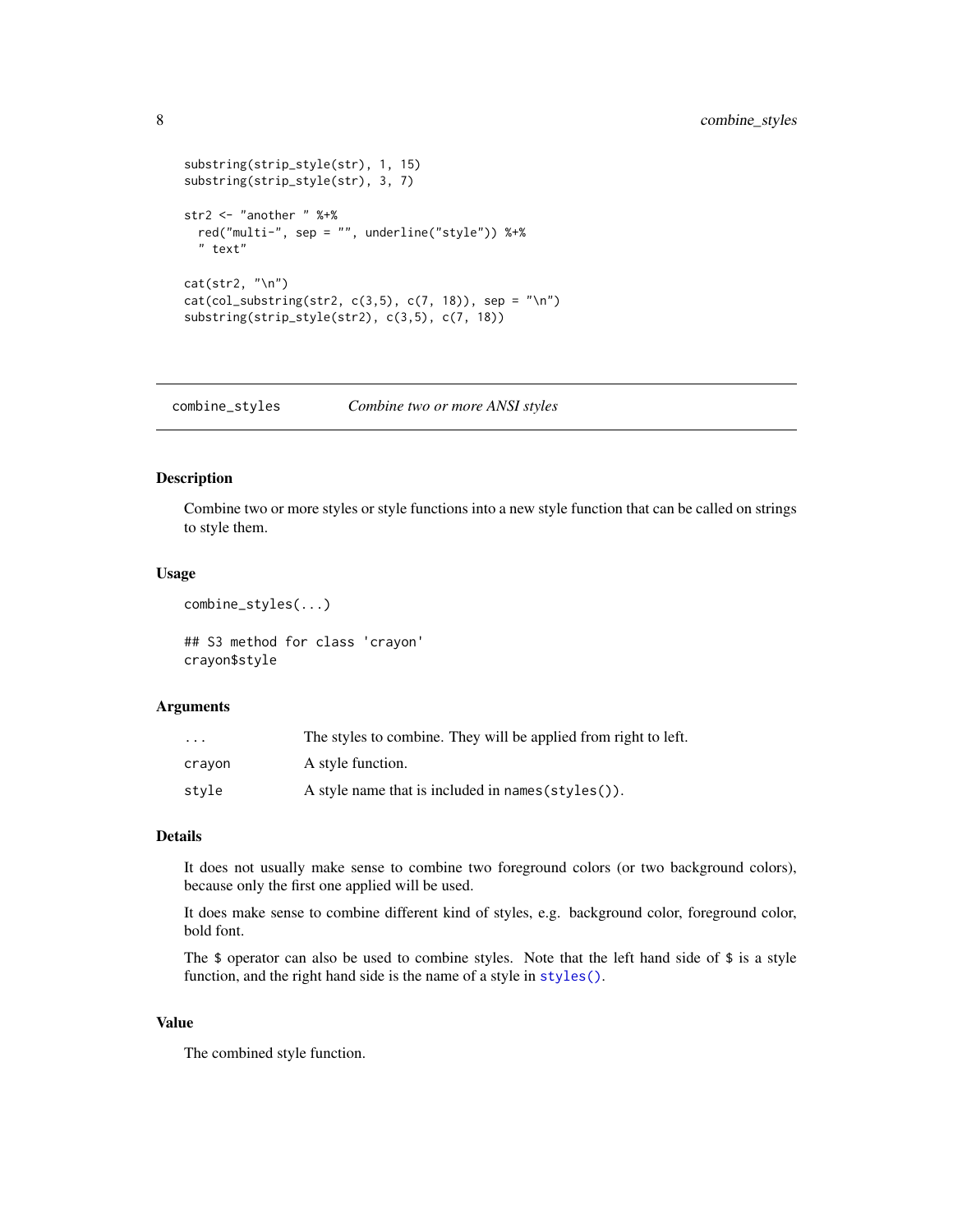#### <span id="page-8-0"></span>concat 9

#### Examples

```
## Use style names
alert <- combine_styles("bold", "red4", "bgCyan")
cat(alert("Warning!"), "\n")
## Or style functions
alert <- combine_styles(bold, red, bgCyan)
cat(alert("Warning!"), "\n")
## Combine a composite style
alert <- combine_styles(bold, combine_styles(red, bgCyan))
cat(alert("Warning!"), "\n")
## Shorter notation
alert <- bold $ red $ bgCyan
cat(alert("Warning!"), "\n")
```
concat *Concatenate character vectors*

#### Description

The length of the two arguments must match, or one of them must be of length one. If the length of one argument is one, then the output's length will match the length of the other argument. See examples below.

#### Usage

lhs %+% rhs

#### Arguments

| lhs | Left hand side, character vector.  |
|-----|------------------------------------|
| rhs | Right hand side, character vector. |

#### Value

Concatenated vectors.

```
"foo" %+% "bar"
letters[1:10] %+% chr(1:10)
letters[1:10] %+% "-" %+% chr(1:10)
## This is empty (unlike for parse)
character() %+% "*"
```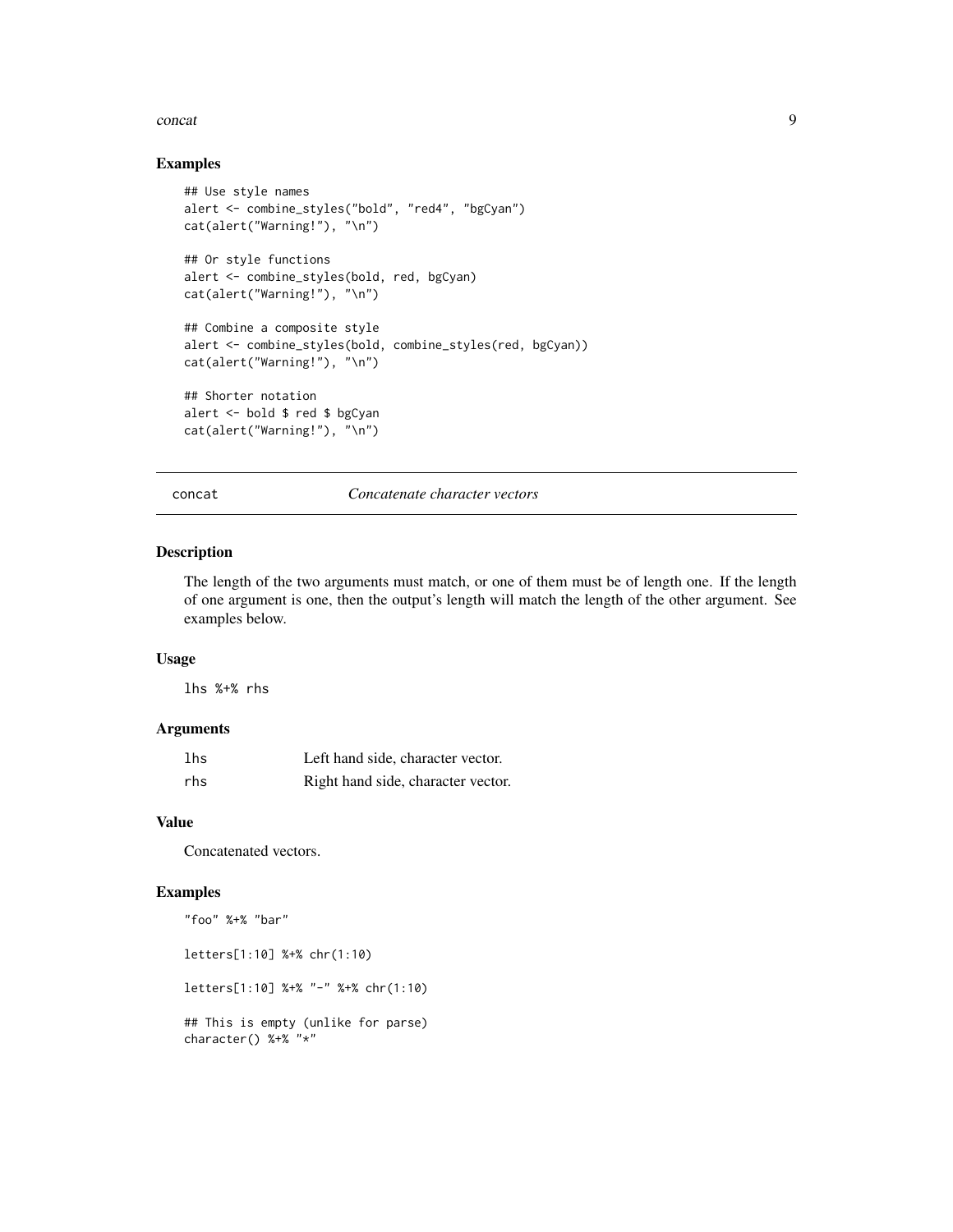<span id="page-9-1"></span><span id="page-9-0"></span>

With crayon it is easy to add color to terminal output, create styles for notes, warnings, errors; and combine styles.

#### Usage

```
## Simple styles
red(...)
bold(\ldots)# ...
## See more styling below
```
#### Arguments

... Strings to style.

#### Details

ANSI color support is automatically detected and used. Crayon was largely inspired by chalk <https://github.com/chalk/chalk>.

Crayon defines several styles, that can be combined. Each style in the list has a corresponding function with the same name.

#### Genaral styles

- reset
- bold
- blurred (usually called 'dim', renamed to avoid name clash)
- italic (not widely supported)
- underline
- inverse
- hidden
- strikethrough (not widely supported)

#### Text colors

- black
- red
- green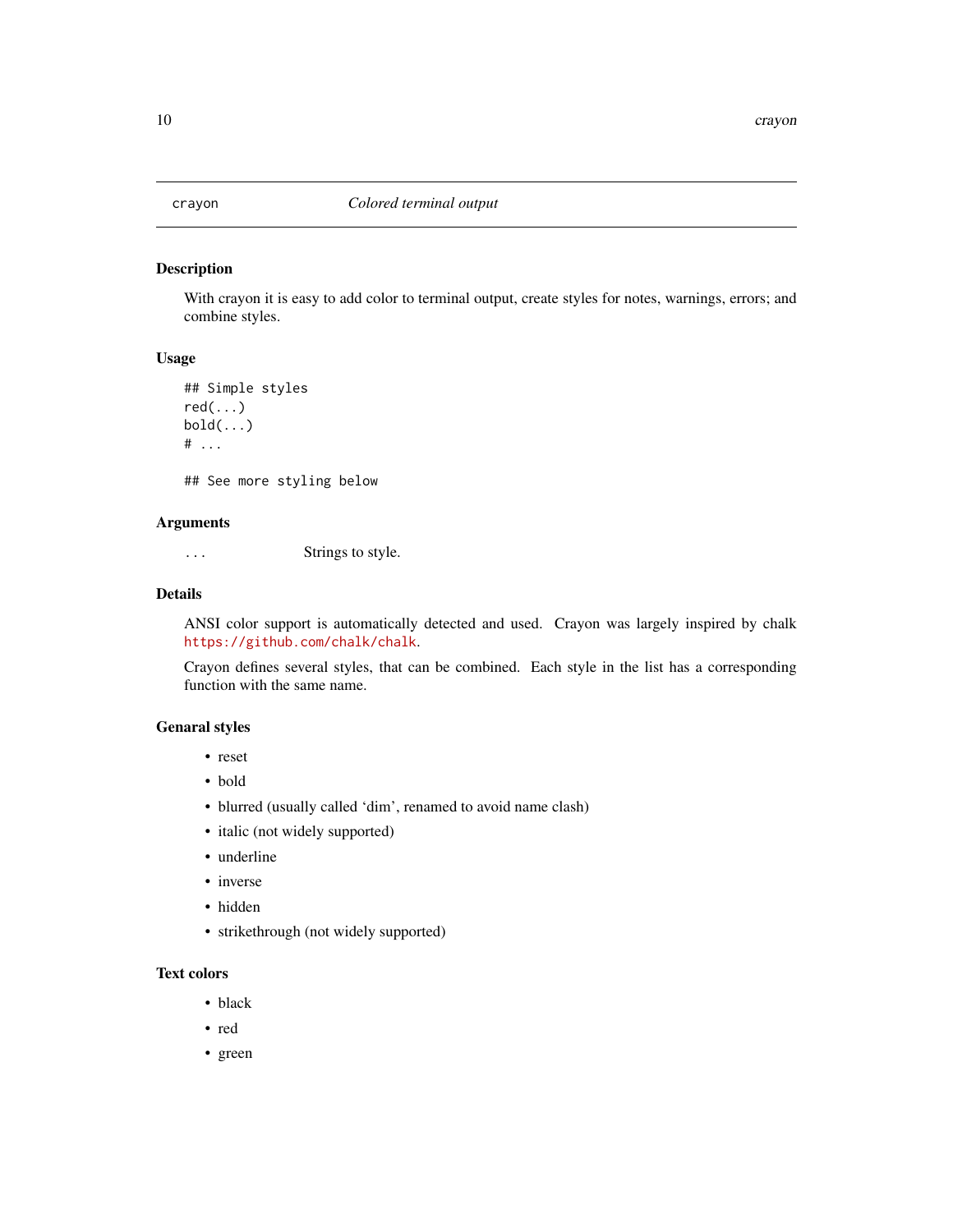#### <span id="page-10-0"></span>crayon and the contract of the contract of the contract of the contract of the contract of the contract of the contract of the contract of the contract of the contract of the contract of the contract of the contract of the

- yellow
- blue
- magenta
- cyan
- white
- silver (usually called 'gray', renamed to avoid name clash)

#### Background colors

- bgBlack
- bgRed
- bgGreen
- bgYellow
- bgBlue
- bgMagenta
- bgCyan
- bgWhite

#### Styling

The styling functions take any number of character vectors as arguments, and they concatenate and style them:

library(crayon) cat(blue("Hello", "world!\n"))

Crayon defines the %+% string concatenation operator, to make it easy to assemble stings with different styles.

```
cat("... to highlight the " %+% red("search term") %+%
    " in a block of text\n")
```
Styles can be combined using the \$ operator:

```
cat(yellow$bgMagenta$bold('Hello world!\n'))
```

```
See also combine_styles().
```
Styles can also be nested, and then inner style takes precedence:

```
cat(green(
  'I am a green line ' %+%
 blue$underline$bold('with a blue substring') %+%
  ' that becomes green again!\n'
))
```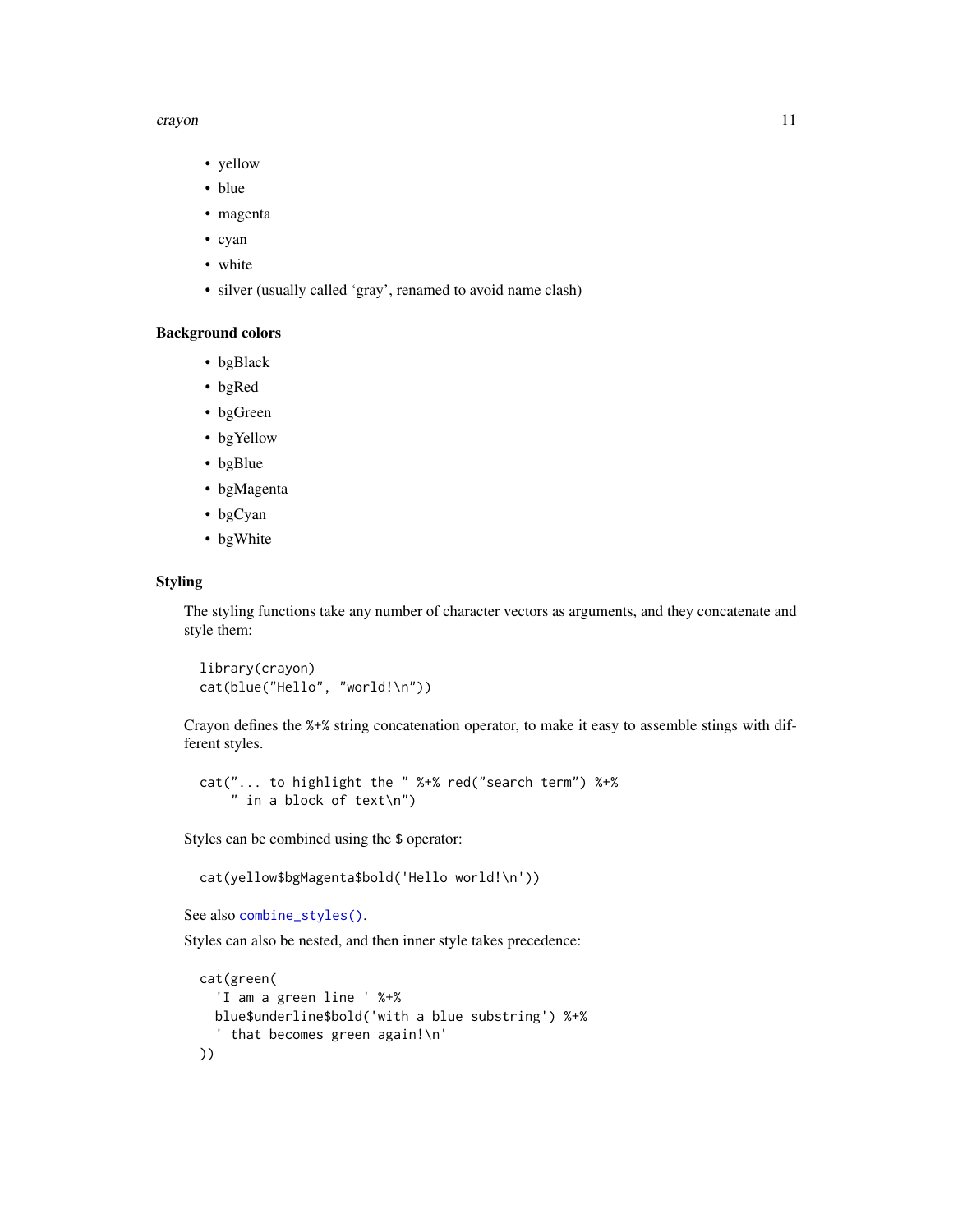It is easy to define your own themes:

```
error <- red $ bold
warn <- magenta $ underline
note <- cyan
cat(error("Error: subscript out of bounds!\n"))
cat(warn("Warning: shorter argument was recycled.\n"))
cat(note("Note: no such directory.\n"))
```
#### See Also

[make\\_style\(\)](#page-14-1) for using the 256 ANSI colors.

#### Examples

```
cat(blue("Hello", "world!"))
cat("... to highlight the " %+% red("search term") %+%
    " in a block of text")
cat(yellow$bgMagenta$bold('Hello world!'))
cat(green(
 'I am a green line ' %+%
 blue$underline$bold('with a blue substring') %+%
 ' that becomes green again!'
))
error <- red $ bold
warn <- magenta $ underline
note <- cyan
cat(error("Error: subscript out of bounds!\n"))
cat(warn("Warning: shorter argument was recycled.\n"))
cat(note("Note: no such directory.\n"))
```
<span id="page-11-1"></span>drop\_style *Remove a style*

#### Description

Remove a style

#### Usage

drop\_style(style)

#### Arguments

style The name of the style to remove. No error is given for non-existing names.

<span id="page-11-0"></span>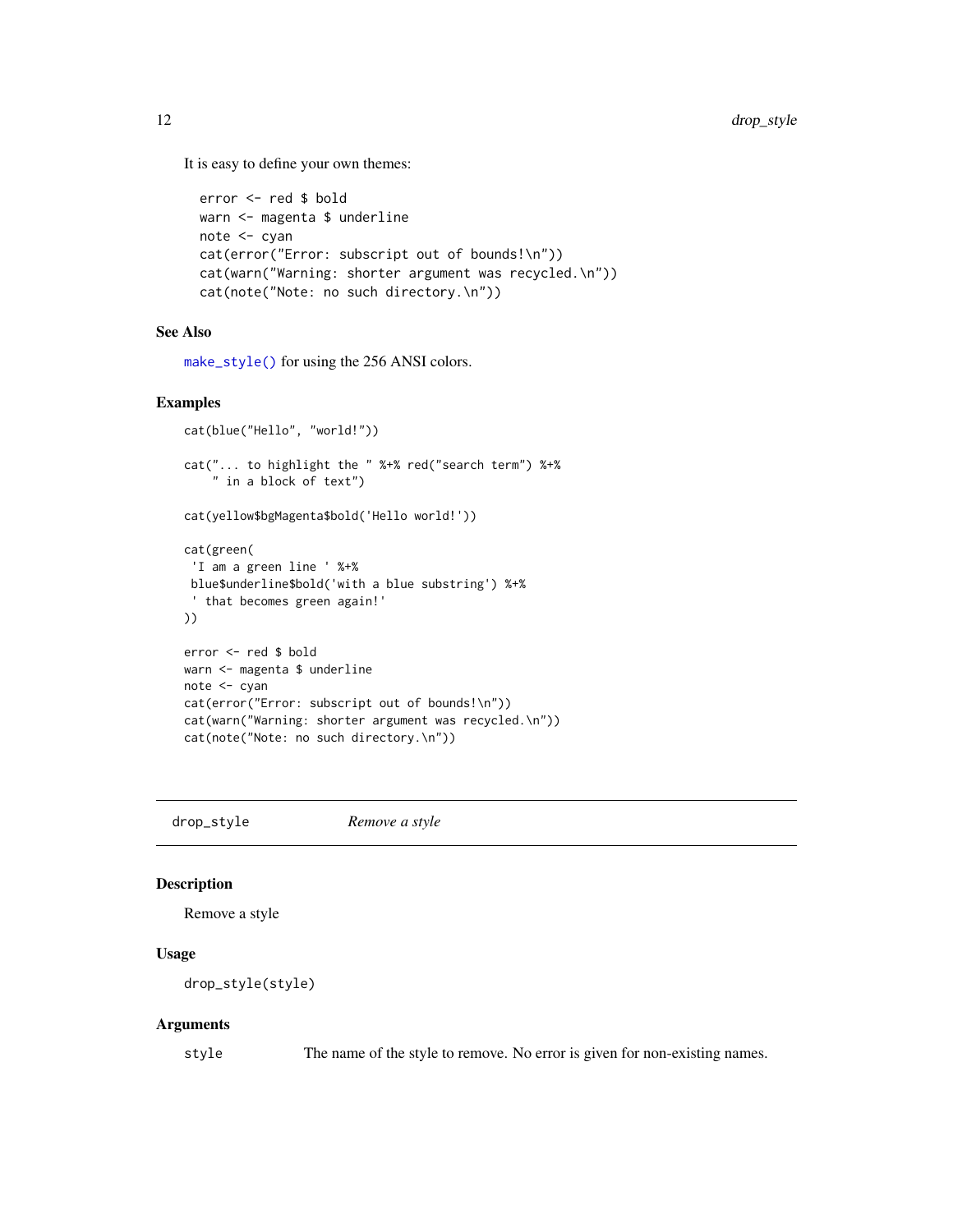#### <span id="page-12-0"></span>has\_color 13

#### Value

Nothing.

#### See Also

Other styles: [make\\_style\(](#page-14-1))

#### Examples

```
make_style(new_style = "maroon", bg = TRUE)
cat(style("I am maroon", "new_style"), "\n")
drop_style("new_style")
"new_style" %in% names(styles())
```
has\_color *Does the current R session support ANSI colors?*

#### Description

From crayon 2.0.0, this function is simply a wrapper on  $num\_ansi\_colors()$ .

#### Usage

has\_color()

#### Value

TRUE if the current R session supports color.

#### Examples

has\_color()

has\_style *Check if a string has some ANSI styling*

#### Description

Check if a string has some ANSI styling

#### Usage

has\_style(string)

#### Arguments

string The string to check. It can also be a character vector.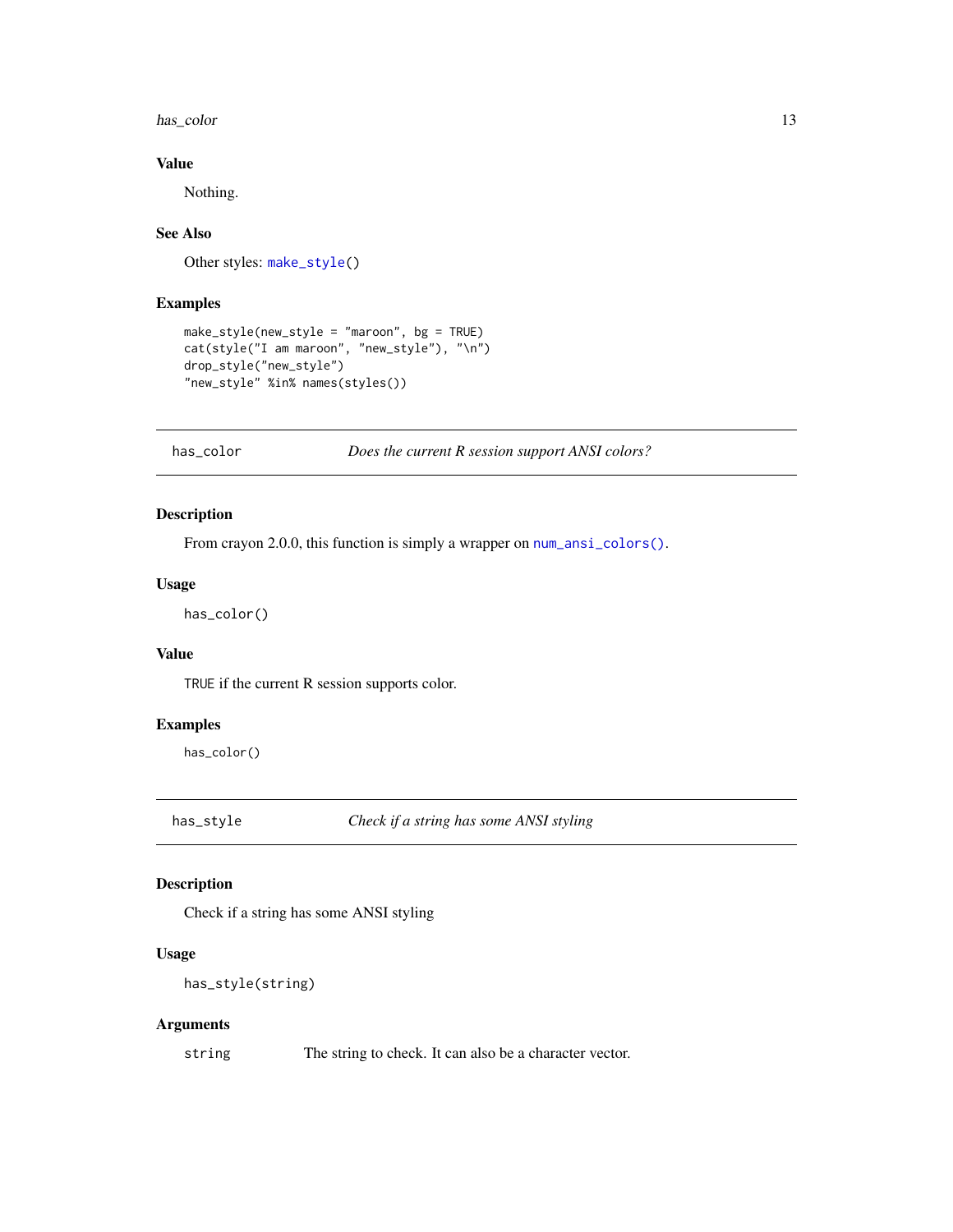#### Value

Logical vector, TRUE for the strings that have some ANSI styling.

#### Examples

```
## The second one has style if crayon is enabled
has_style("foobar")
has_style(red("foobar"))
```
hyperlink *Terminal Hyperlinks*

#### Description

Terminal Hyperlinks

#### Usage

```
hyperlink(text, url)
```
has\_hyperlink()

#### Arguments

| text | Text to show, text and $url$ are recycled to match their length, via a paste $\theta()$<br>call. |
|------|--------------------------------------------------------------------------------------------------|
| url  | URL to link to.                                                                                  |

#### Details

hyperlink()' creates an ANSI hyperlink.

has\_hyperlink() checks if the current stdout() supports hyperlinks. terminal links. See also <https://gist.github.com/egmontkob/eb114294efbcd5adb1944c9f3cb5feda>.

#### Value

Logical scalar, for has\_hyperlink().

```
cat("This is an", hyperlink("R", "https://r-project.org"), "link.\n")
has_hyperlink()
```
<span id="page-13-0"></span>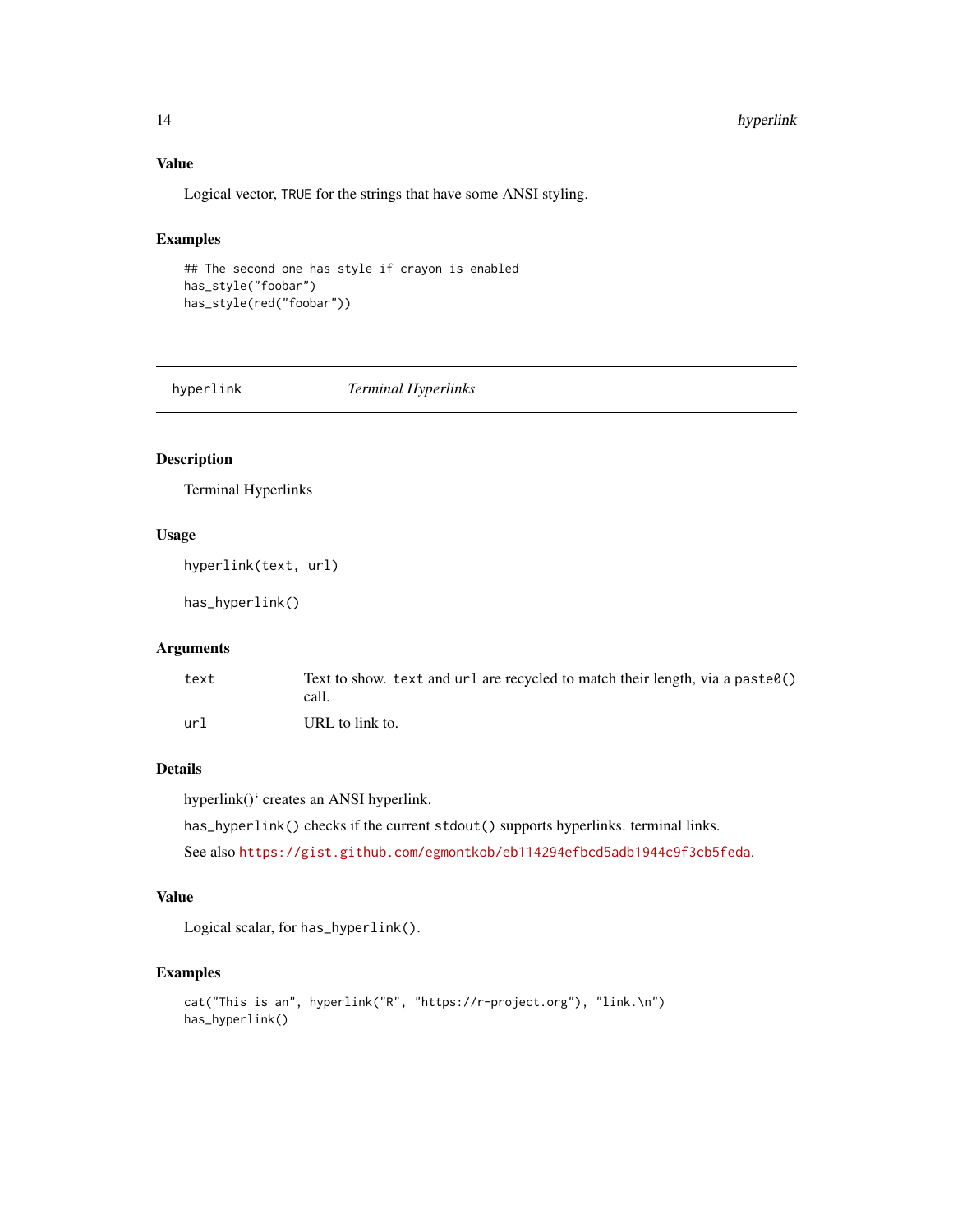<span id="page-14-1"></span><span id="page-14-0"></span>

Create a style, or a style function, or both. This function is intended for those who wish to use 256 ANSI colors, instead of the more widely supported eight colors.

#### Usage

make\_style(...,  $bg = FALSE$ , grey = FALSE, colors = num\_colors())

#### Arguments

| $\ddotsc$ | The style to create. See details and examples below.                                                                                                                                                                                                                                                                    |
|-----------|-------------------------------------------------------------------------------------------------------------------------------------------------------------------------------------------------------------------------------------------------------------------------------------------------------------------------|
| bg        | Whether the color applies to the background.                                                                                                                                                                                                                                                                            |
| grey      | Whether to specifically create a grey color. This flag is included because ANSI<br>256 has a finer color scale for greys than the usual 0:5 scale for R, G and B<br>components. It is only used for RGB color specifications (either numerically or<br>via a hexa string) and is ignored on eigth color ANSI terminals. |
| colors    | Number of colors, detected automatically by default.                                                                                                                                                                                                                                                                    |

#### Details

The crayon package comes with predefined styles (see [styles\(\)](#page-20-1) for a list) and functions for the basic eight-color ANSI standard (red, blue, etc., see [crayon\)](#page-9-1).

There are no predefined styles or style functions for the 256 color ANSI mode, however, because we simply did not want to create that many styles and functions. Instead, make\_style() can be used to create a style (or a style function, or both).

There are two ways to use this function:

- 1. If its first argument is not named, then it returns a function that can be used to color strings.
- 2. If its first argument is named, then it also creates a style with the given name. This style can be used in [style\(\)](#page-20-2). One can still use the return value of the function, to create a style function.

The style (the code... argument) can be anything of the following:

- An R color name, see [colors\(\)](#page-0-0).
- A 6- or 8-digit hexa color string, e.g. #ff0000 means red. Transparency (alpha channel) values are ignored.
- A one-column matrix with three rows for the red, green and blue channels, as returned by col2rgb (in the base grDevices package).

make\_style() detects the number of colors to use automatically (this can be overridden using the colors argument). If the number of colors is less than 256 (detected or given), then it falls back to the color in the ANSI eight color mode that is closest to the specified (RGB or R) color.

See the examples below.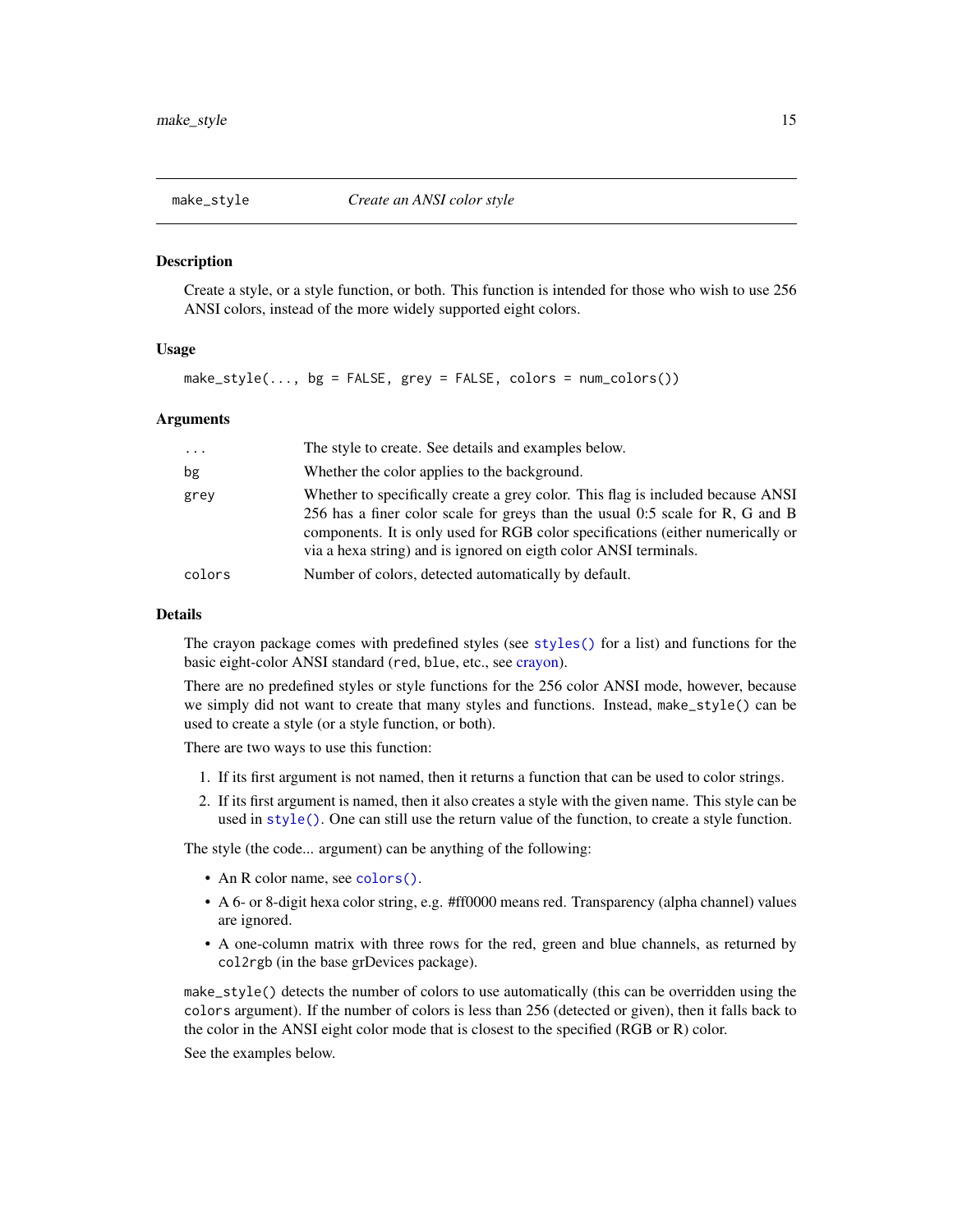A function that can be used to color strings.

#### See Also

Other styles: [drop\\_style\(](#page-11-1))

#### Examples

```
## Create a style function without creating a style
pink <- make_style("pink")
bgMaroon <- make_style(rgb(0.93, 0.19, 0.65), bg = TRUE)
cat(bgMaroon(pink("I am pink if your terminal wants it, too.\n")))
## Create a new style for pink and maroon background
make_style(pink = "pink")
make_style(bgMaroon = rgb(0.93, 0.19, 0.65), bg = TRUE)
"pink" %in% names(styles())
"bgMaroon" %in% names(styles())
cat(style("I am pink, too!\n", "pink", bg = "bgMaroon"))
```
<span id="page-15-1"></span>num\_ansi\_colors *Detect the number of ANSI colors to use*

#### Description

Certain Unix and Windows terminals, and also certain R GUIs, e.g. RStudio, support styling terminal output using special control sequences (ANSI sequences).

num\_ansi\_colors() detects if the current R session supports ANSI sequences, and if it does how many colors are supported.

#### Usage

```
num_ansi_colors(stream = "auto")
```

```
detect_tty_colors()
```
#### Arguments

stream The stream that will be used for output, an R connection object. It can also be a string, one of "auto", "message", "stdout", "stderr". "auto" will select stdout() if the session is interactive and there are no sinks, otherwise it will select stderr().

<span id="page-15-0"></span>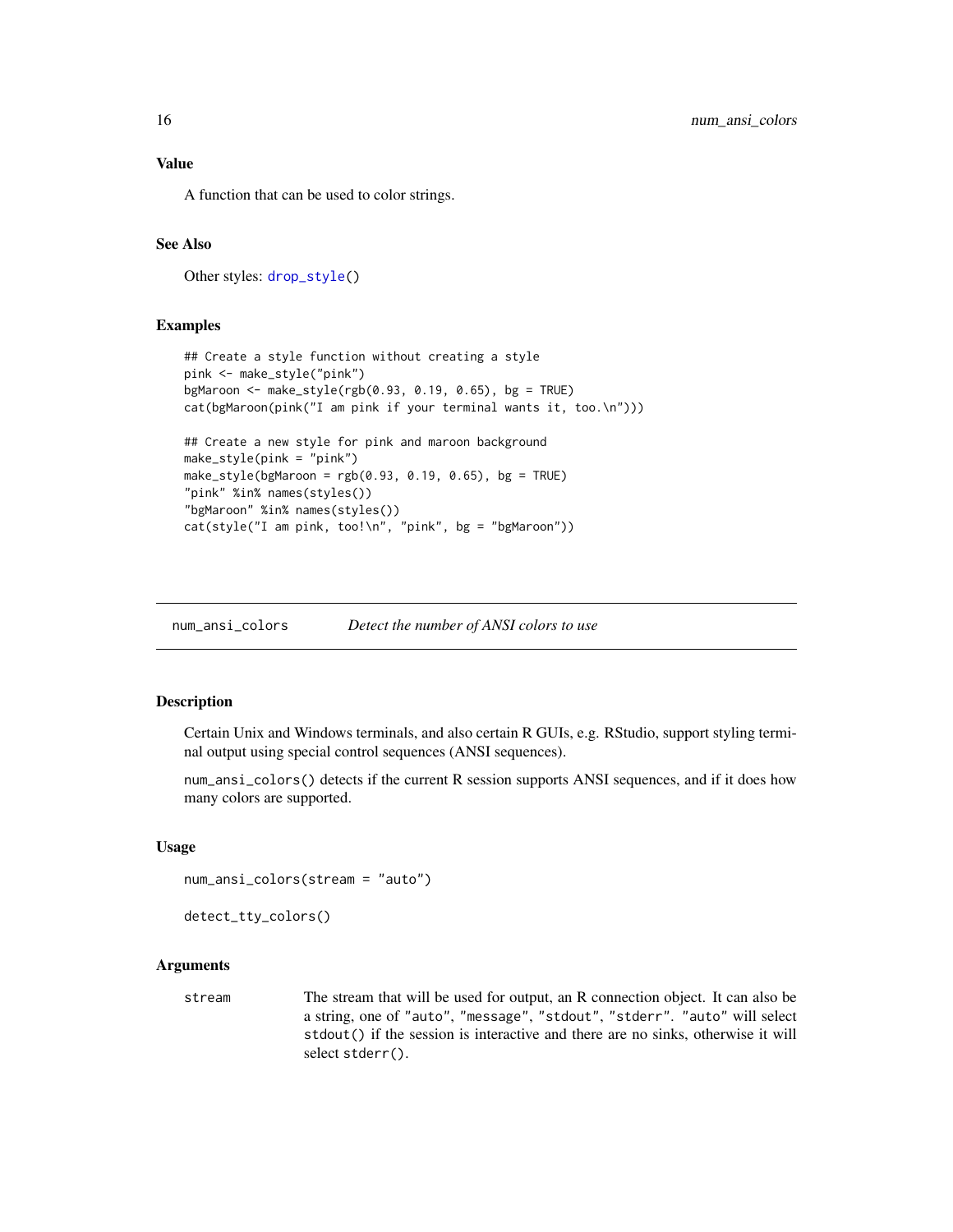#### Details

The detection mechanism is quite involved and it is designed to work out of the box on most systems. If it does not work on your system, please report a bug. Setting options and environment variables to turn on ANSI support is error prone, because they are inherited in other environments, e.g. knitr, that might not have ANSI support.

If you want to *turn off* ANSI colors, set the NO\_COLOR environment variable to a non-empty value. The exact detection mechanism is as follows:

- 1. If the cli.num\_colors options is set, that is returned.
- 2. If the R\_CLI\_NUM\_COLORS environment variable is set to a non-empty value, then it is used.
- 3. If the crayon.enabled option is set to FALSE, 1L is returned. (This is for compatibility with code that uses the crayon package.)
- 4. If the crayon.enabled option is set to TRUE and the crayon.colors option is not set, then the value of the cli.default\_num\_colors option, or if it is unset, then 8L is returned.
- 5. If the crayon.enabled option is set to TRUE and the crayon.colors option is also set, then the latter is returned. (This is for compatibility with code that uses the crayon package.)
- 6. If the NO\_COLOR environment variable is set, then 1L is returned.
- 7. If we are in knitr, then 1L is returned, to turn off colors in .Rmd chunks.
- 8. If stream is "auto" (the default) and there is an active sink (either for "output" or "message"), then we return 1L. (In theory we would only need to check the stream that will be be actually used, but there is no easy way to tell that.)
- 9. If stream is not "auto", but it is stderr() and there is an active sink for it, then 1L is returned. (If a sink is active for "output", then R changes the stdout() stream, so this check is not needed.)
- 10. If R is running inside RGui on Windows, or R.app on macOS, then we return 1L.
- 11. If R is running inside RStudio, with color support, then the appropriate number of colors is returned, usually 256L.
- 12. If R is running on Windows, inside an Emacs version that is recent enough to support ANSI colors, then the value of the cli.default\_num\_colors option, or if unset 8L is returned. (On Windows, Emacs has isatty( $stdout()$ ) == FALSE, so we need to check for this here before dealing with terminals.)
- 13. If stream is not the standard output or standard error in a terminal, then 1L is returned.
- 14. Otherwise we use and cache the result of the terminal color detection (see below).

The terminal color detection algorithm:

- 1. If the COLORTERM environment variable is set to truecolor or 24bit, then we return 16 million colors.
- 2. If the COLORTERM environment variable is set to anything else, then we return the value of the cli.num\_default\_colors option, 8L if unset.
- 3. If R is running on Unix, inside an Emacs version that is recent enough to support ANSI colors, then the value of the cli.default\_num\_colors option is returned, or 8L if unset.
- 4. If we are on Windows in an RStudio terminal, then apparently we only have eight colors, but the cli.default\_num\_colors option can be used to override this.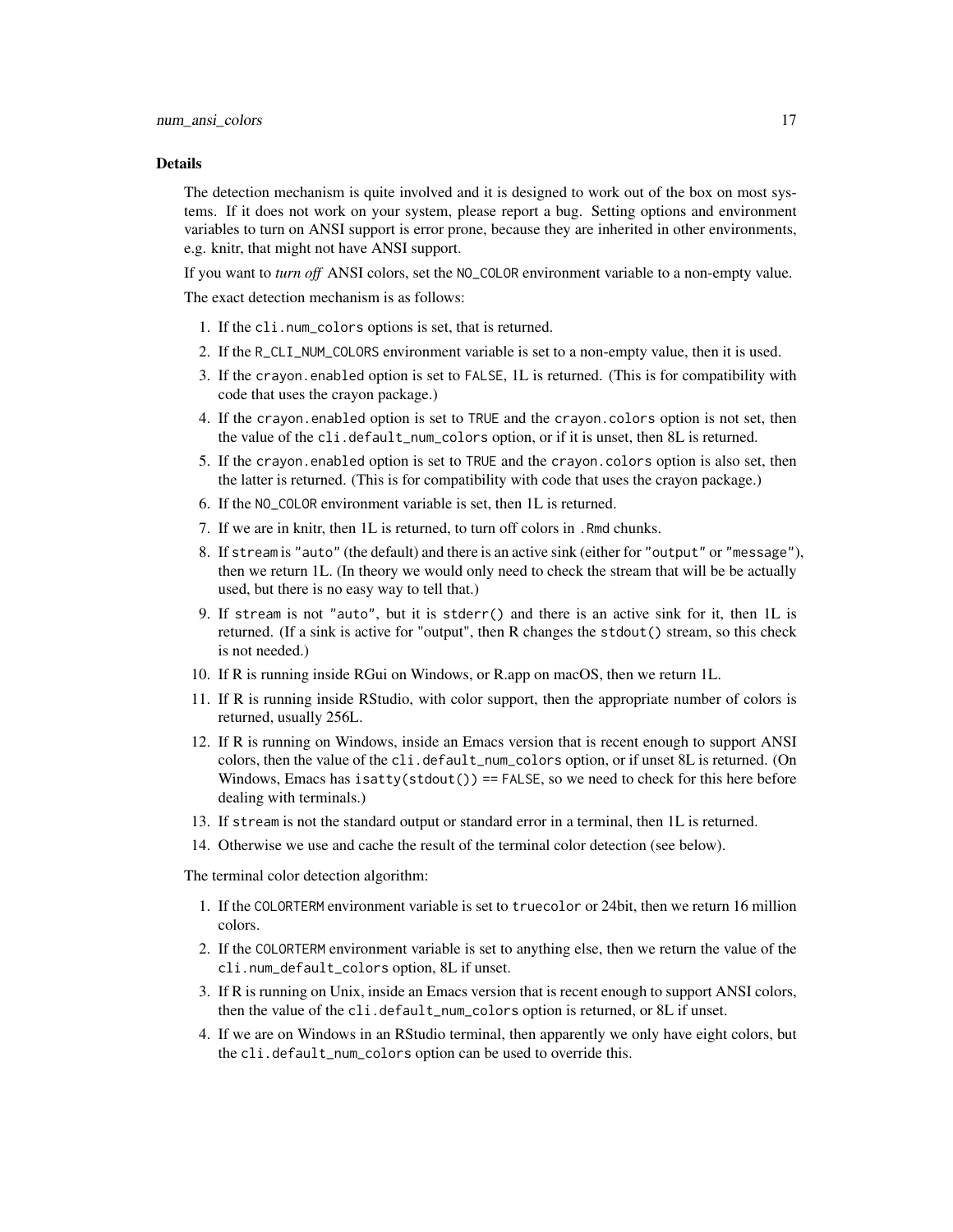- <span id="page-17-0"></span>5. If we are in a recent enough Windows 10 terminal, then there is either true color (from build 14931) or 256 color (from build 10586) support. You can also use the cli.default\_num\_colors option to override these.
- 6. If we are on Windows, under ConEmu or cmder, or ANSICON is loaded, then the value of cli.default\_num\_colors, or 8L if unset, is returned.
- 7. Otherwise if we are on Windows, return 1L.
- 8. Otherwise we are on Unix and try to run tput colors to determine the number of colors. If this succeeds, we return its return value. If the TERM environment variable is xterm and tput returned 8L, we return 256L, because xterm compatible terminals tend to support 256 colors (<https://github.com/r-lib/crayon/issues/17>) You can override this with the cli.default\_num\_colors option.
- 9. If TERM is set to dumb, we return 1L.
- 10. If TERM starts with screen, xterm, or vt100, we return 8L.
- 11. If TERM contains color, ansi, cygwin or linux, we return 8L.
- 12. Otherwise we return 1L.

#### Value

Integer, the number of ANSI colors the current R session supports for stream.

#### Examples

num\_ansi\_colors()

num\_colors *Number of colors the terminal supports*

#### Description

From crayon version 2.0.0, this function is a simple wrapper on [num\\_ansi\\_colors\(\)](#page-15-1), with the additional twist that the crayon.colors option is still obseved, and takes precedence, for compatibility.

#### Usage

num\_colors(forget = FALSE)

#### Arguments

forget Ignored. Included for backwards compatibility.

#### Value

Number of ANSI colors.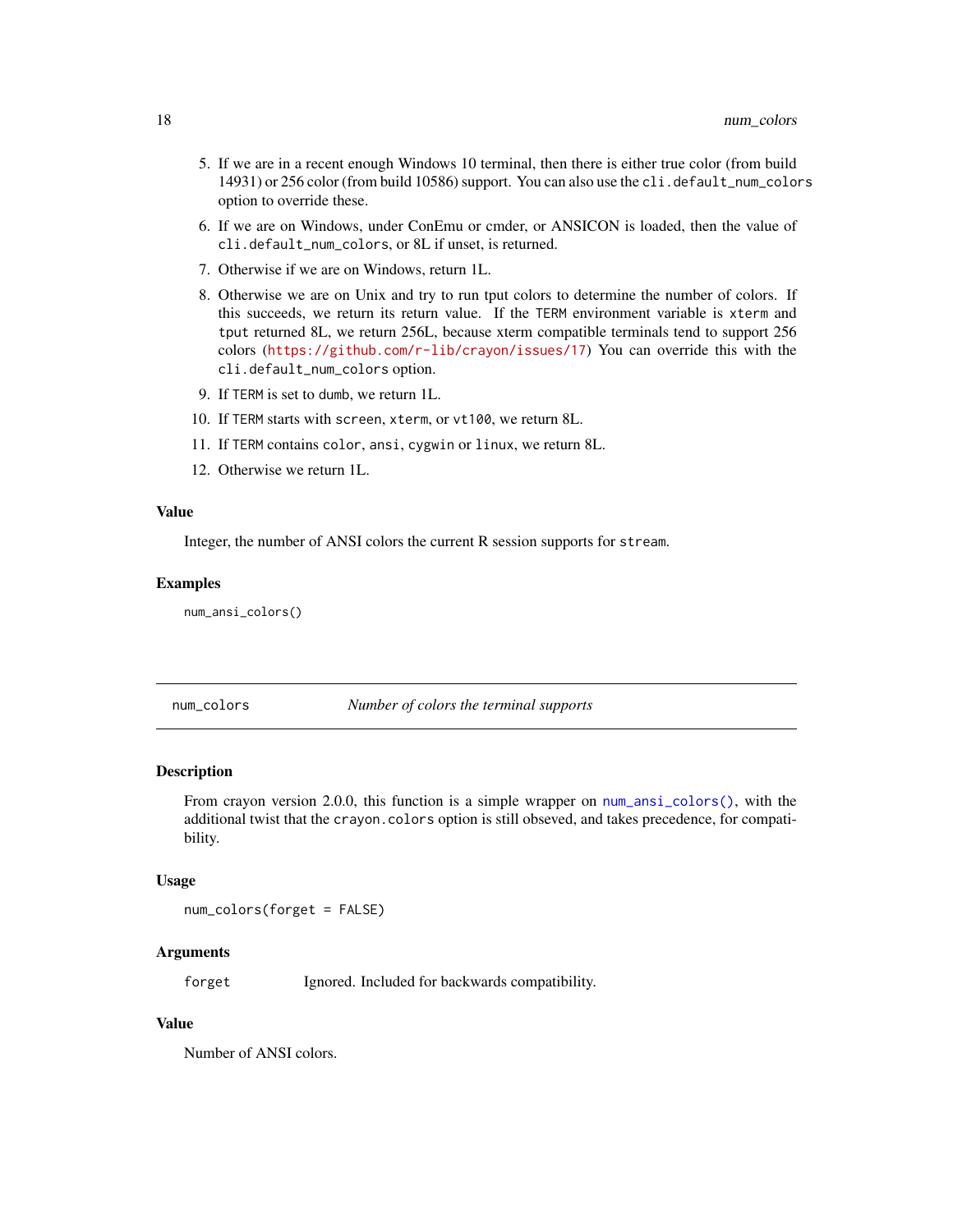#### <span id="page-18-0"></span>Examples

num\_colors()

show\_ansi\_colors *Show the ANSI color table on the screen*

#### Description

Show the ANSI color table on the screen

#### Usage

show\_ansi\_colors(colors = num\_colors())

#### Arguments

| colors | Number of colors to show, meaningful values are 8 and 256. It is automatically |
|--------|--------------------------------------------------------------------------------|
|        | set to the number of supported colors, if not specified.                       |

#### Value

The printed string, invisibly.

#### Description

Make a style active. The text printed to the screen from now on will use this style.

#### Usage

```
## S3 method for class 'crayon'
start(x, \ldots)finish(x, ...)
## S3 method for class 'crayon'
finish(x, ...)
```
#### Arguments

| х | Style.   |
|---|----------|
| . | Ignored. |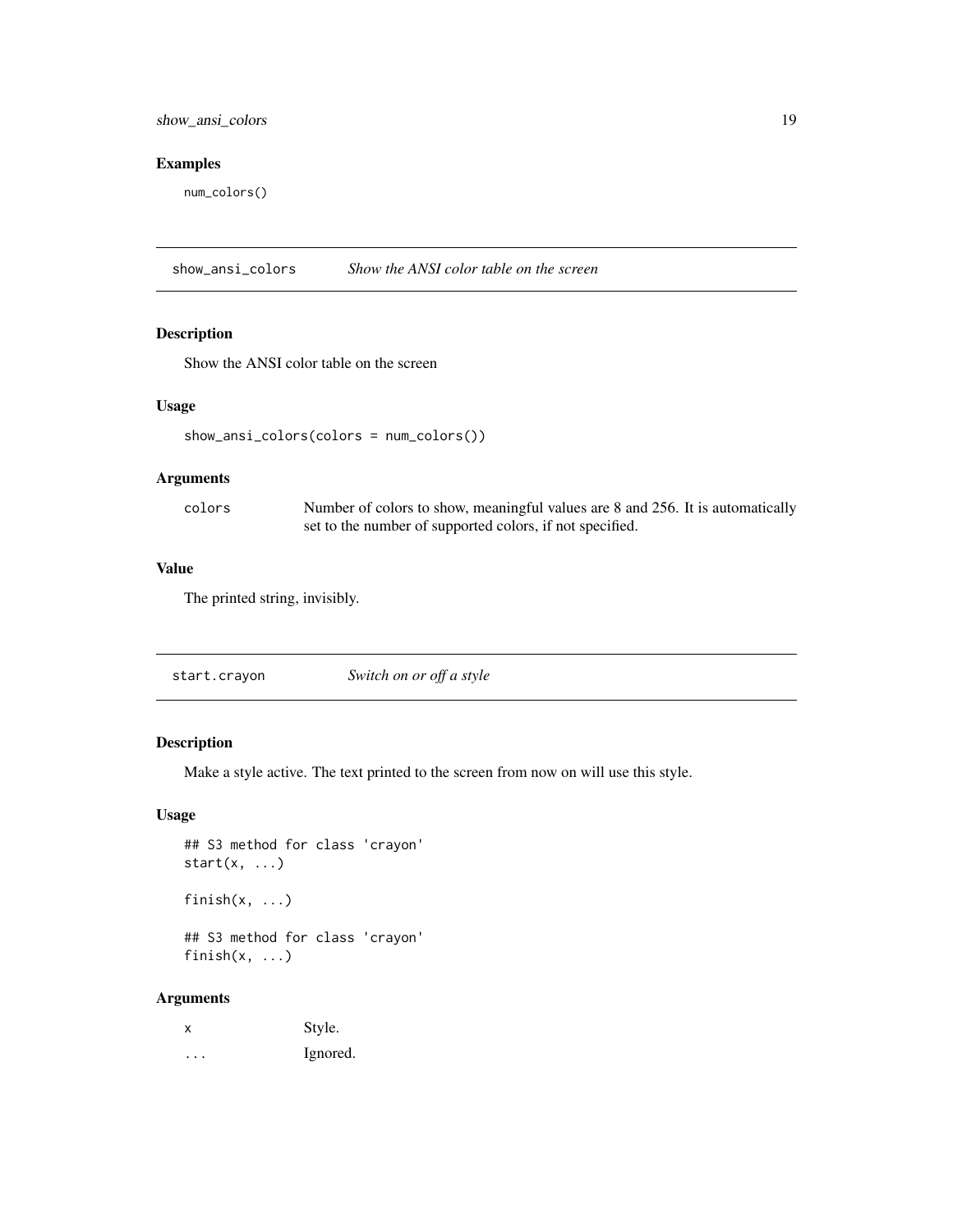#### <span id="page-19-0"></span>Details

This function is very rarely needed, e.g. for colored user input. For other reasons, just call the style as a function on the string.

#### Examples

```
## The input is red (if color is supported)
get_name <- function() {
  cat("Enter your name:", start(red))
  input <- readline()
  cat(finish(red))
  input
}
name <- get_name()
name
```
strip\_style *Remove ANSI escape sequences from a string*

#### Description

Remove ANSI escape sequences from a string

#### Usage

```
strip_style(string)
```
#### Arguments

string The input string.

#### Value

The cleaned up string.

#### Examples

strip\_style(red("foobar")) == "foobar"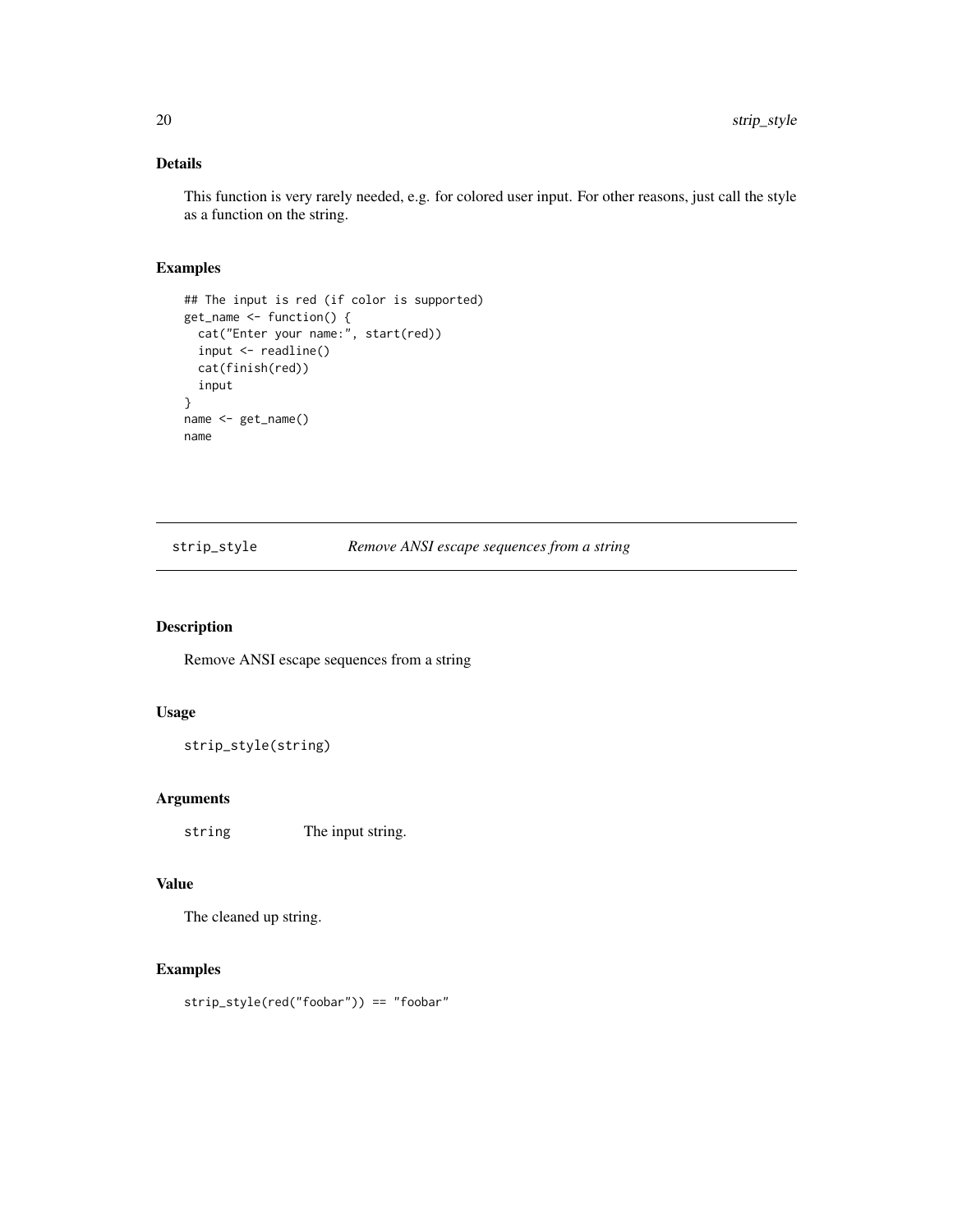<span id="page-20-2"></span><span id="page-20-0"></span>

See names(styles), or the crayon manual for available styles.

#### Usage

style(string, as = NULL, bg = NULL)

#### Arguments

| string | Character vector to style.                                                                                 |
|--------|------------------------------------------------------------------------------------------------------------|
| as     | Style function to apply, either the function object, or its name, or an object to<br>pass to make_style(). |
| bg     | Background style, a style function, or a name that is passed to make_style().                              |

#### Value

Styled character vector.

#### Examples

```
## These are equivalent
style("foobar", bold)
style("foobar", "bold")
bold("foobar")
```
<span id="page-20-1"></span>styles *ANSI escape sequences of crayon styles*

#### Description

You can use this function to list all availables crayon styles, via names(styles()), or to explicitly apply an ANSI escape seauence to a string.

#### Usage

styles()

#### Value

A named list. Each list element is a list of two strings, named 'open' and 'close'.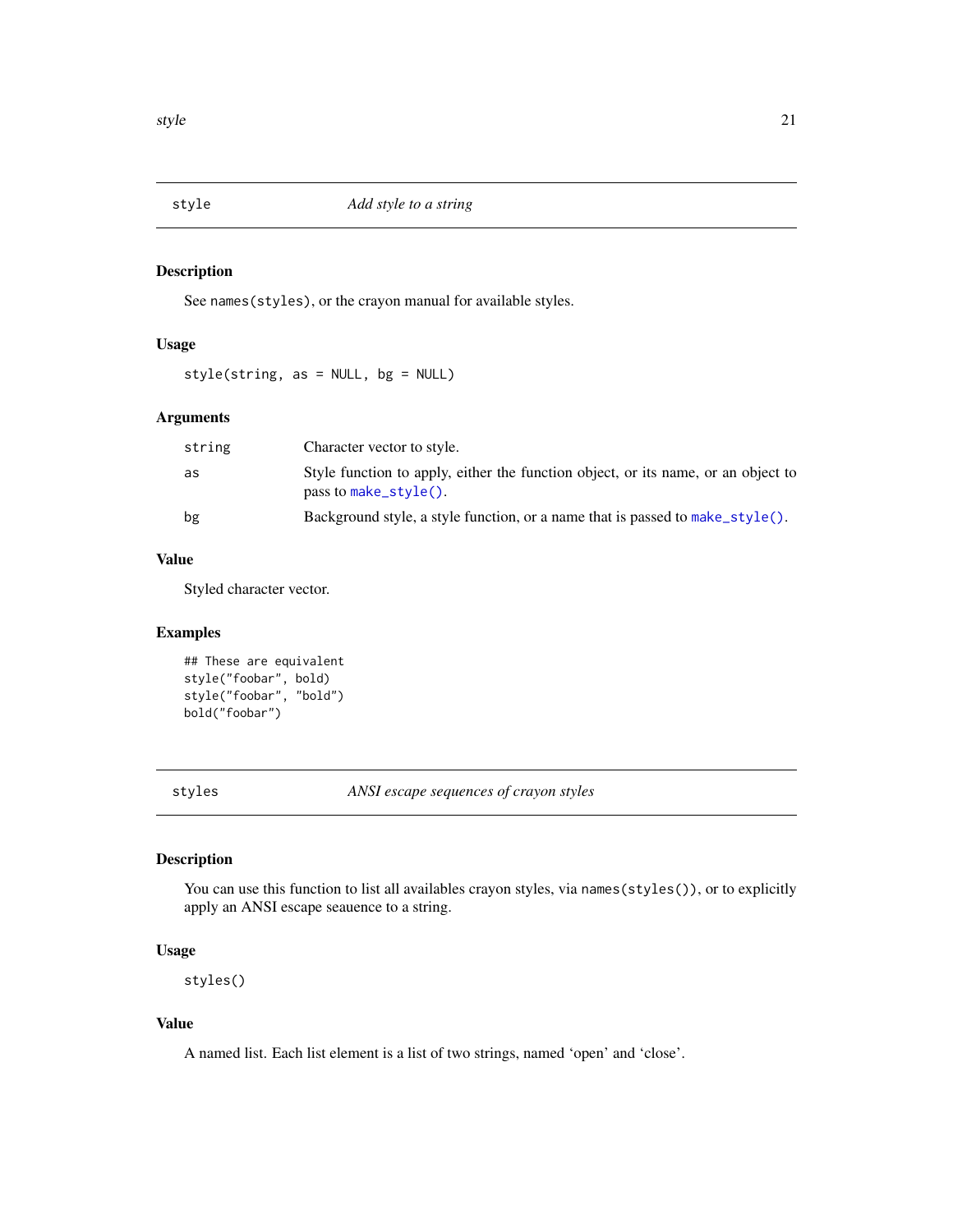#### See Also

[crayon\(\)](#page-9-1) for the beginning of the crayon manual.

```
names(styles())
cat(styles()[["bold"]]$close)
```
<span id="page-21-0"></span>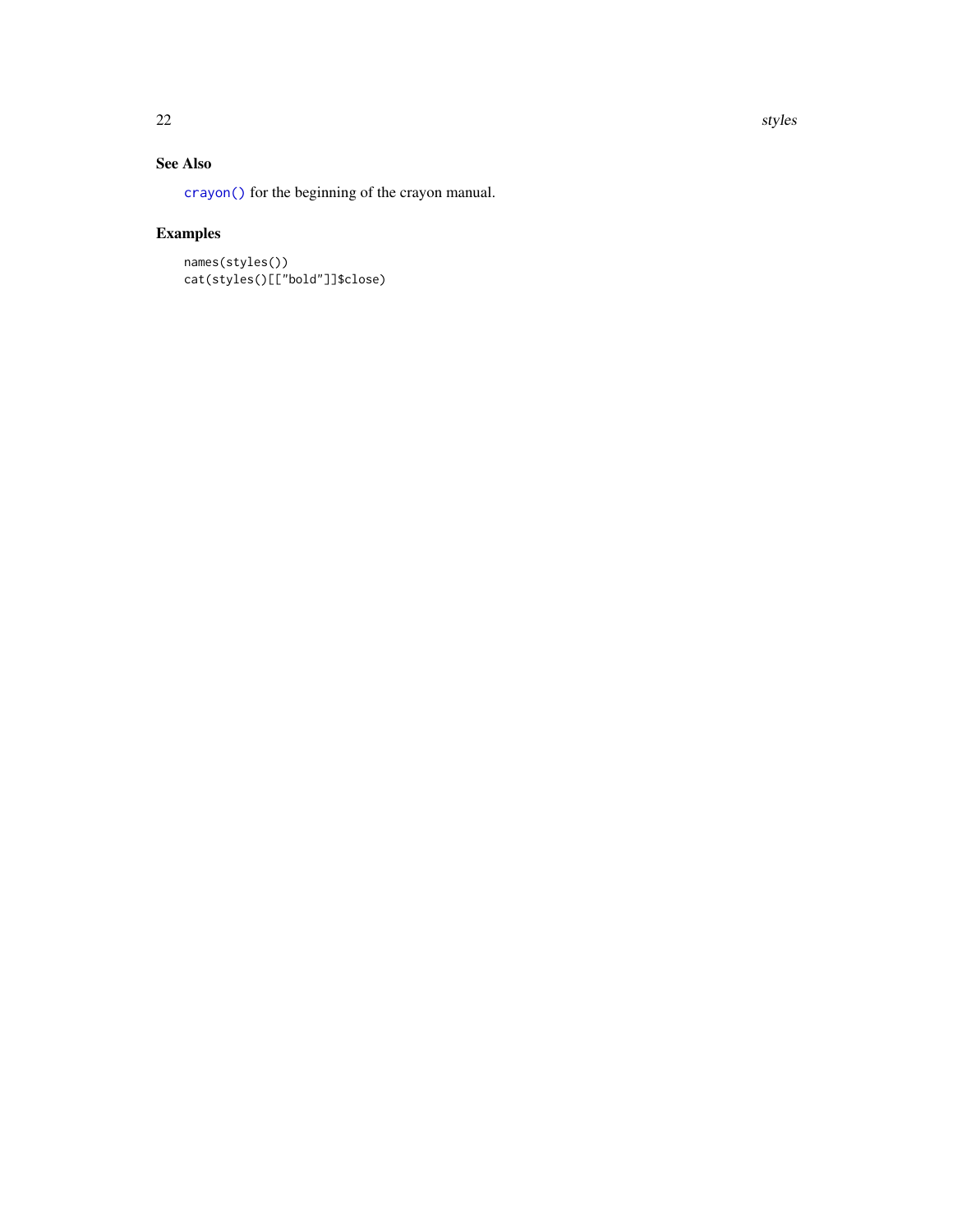# <span id="page-22-0"></span>Index

∗ ANSI string operations col\_align, [3](#page-2-0) col\_nchar, [4](#page-3-0) col\_strsplit, [5](#page-4-0) col\_substr, [6](#page-5-0) col\_substring, [7](#page-6-0) ∗ ANSI styling num\_ansi\_colors, [16](#page-15-0) ∗ styles drop\_style, [12](#page-11-0) make\_style, [15](#page-14-0) \$.crayon *(*combine\_styles*)*, [8](#page-7-0) %+% *(*concat*)*, [9](#page-8-0) as.character(), *[2](#page-1-0)* base::nchar(), *[4](#page-3-0)* base::strsplit(), *[5](#page-4-0)* base::substr(), *[6](#page-5-0)* base::substring(), *[7](#page-6-0)* bgBlack *(*crayon*)*, [10](#page-9-0) bgBlue *(*crayon*)*, [10](#page-9-0) bgCyan *(*crayon*)*, [10](#page-9-0) bgGreen *(*crayon*)*, [10](#page-9-0) bgMagenta *(*crayon*)*, [10](#page-9-0) bgRed *(*crayon*)*, [10](#page-9-0) bgWhite *(*crayon*)*, [10](#page-9-0) bgYellow *(*crayon*)*, [10](#page-9-0) black *(*crayon*)*, [10](#page-9-0) blue *(*crayon*)*, [10](#page-9-0) blurred *(*crayon*)*, [10](#page-9-0) bold *(*crayon*)*, [10](#page-9-0) chr, [2](#page-1-0) col\_align, [3,](#page-2-0) *[4](#page-3-0)[–7](#page-6-0)* col\_nchar, *[3](#page-2-0)*, [4,](#page-3-0) *[5](#page-4-0)[–7](#page-6-0)* col\_nchar(), *[3](#page-2-0)* col\_strsplit, *[3,](#page-2-0) [4](#page-3-0)*, [5,](#page-4-0) *[6,](#page-5-0) [7](#page-6-0)* col\_substr, *[3](#page-2-0)[–5](#page-4-0)*, [6,](#page-5-0) *[7](#page-6-0)* col\_substring, *[3](#page-2-0)[–6](#page-5-0)*, [7](#page-6-0)

colors(), *[15](#page-14-0)* combine\_styles, [8](#page-7-0) combine\_styles(), *[11](#page-10-0)* concat, [9](#page-8-0) crayon, [10,](#page-9-0) *[15](#page-14-0)* crayon(), *[22](#page-21-0)* cyan *(*crayon*)*, [10](#page-9-0) detect\_tty\_colors *(*num\_ansi\_colors*)*, [16](#page-15-0) drop\_style, [12,](#page-11-0) *[16](#page-15-0)* finish *(*start.crayon*)*, [19](#page-18-0) green *(*crayon*)*, [10](#page-9-0) has\_color, [13](#page-12-0) has\_hyperlink *(*hyperlink*)*, [14](#page-13-0) has\_style, [13](#page-12-0) hidden *(*crayon*)*, [10](#page-9-0) hyperlink, [14](#page-13-0) inverse *(*crayon*)*, [10](#page-9-0) italic *(*crayon*)*, [10](#page-9-0) magenta *(*crayon*)*, [10](#page-9-0) make\_style, *[13](#page-12-0)*, [15](#page-14-0) make\_style(), *[12](#page-11-0)*, *[21](#page-20-0)* nchar(), *[3](#page-2-0)* num\_ansi\_colors, [16](#page-15-0) num\_ansi\_colors(), *[13](#page-12-0)*, *[18](#page-17-0)* num\_colors, [18](#page-17-0) red *(*crayon*)*, [10](#page-9-0) reset *(*crayon*)*, [10](#page-9-0) show\_ansi\_colors, [19](#page-18-0) silver *(*crayon*)*, [10](#page-9-0) start.crayon, [19](#page-18-0) strikethrough *(*crayon*)*, [10](#page-9-0)

strip\_style, [20](#page-19-0)